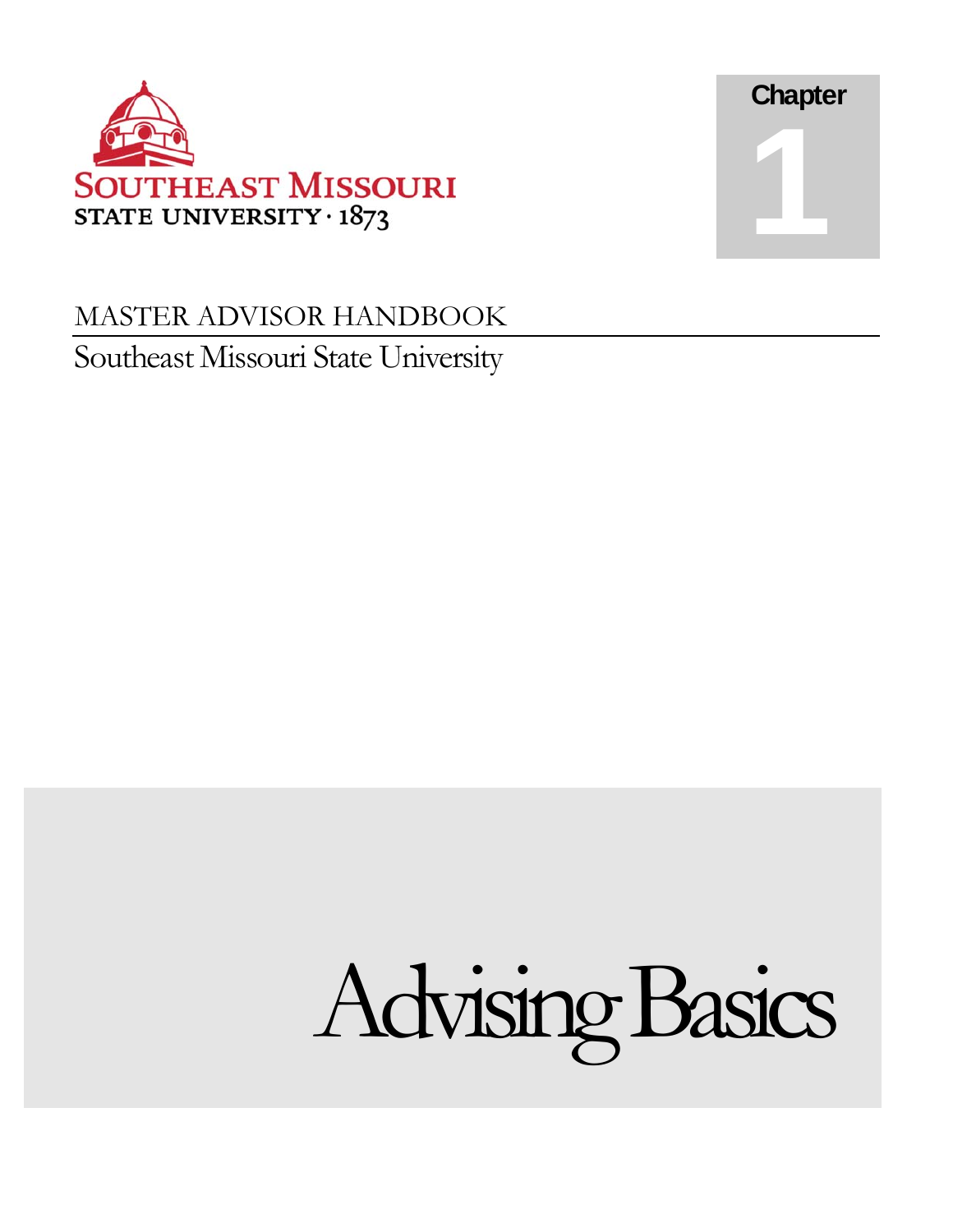#### **SOUTHEAST MISSOURI STATE UNIVERSITY**

# Advising Mission

Southeast Missouri State University recognizes that academic advising is a shared responsibility between the student and their advisor. As an institution, we are committed to providing a supportive atmosphere that promotes the educational, career and professional development of the student while helping them to understand options, determine resources and identify alternatives.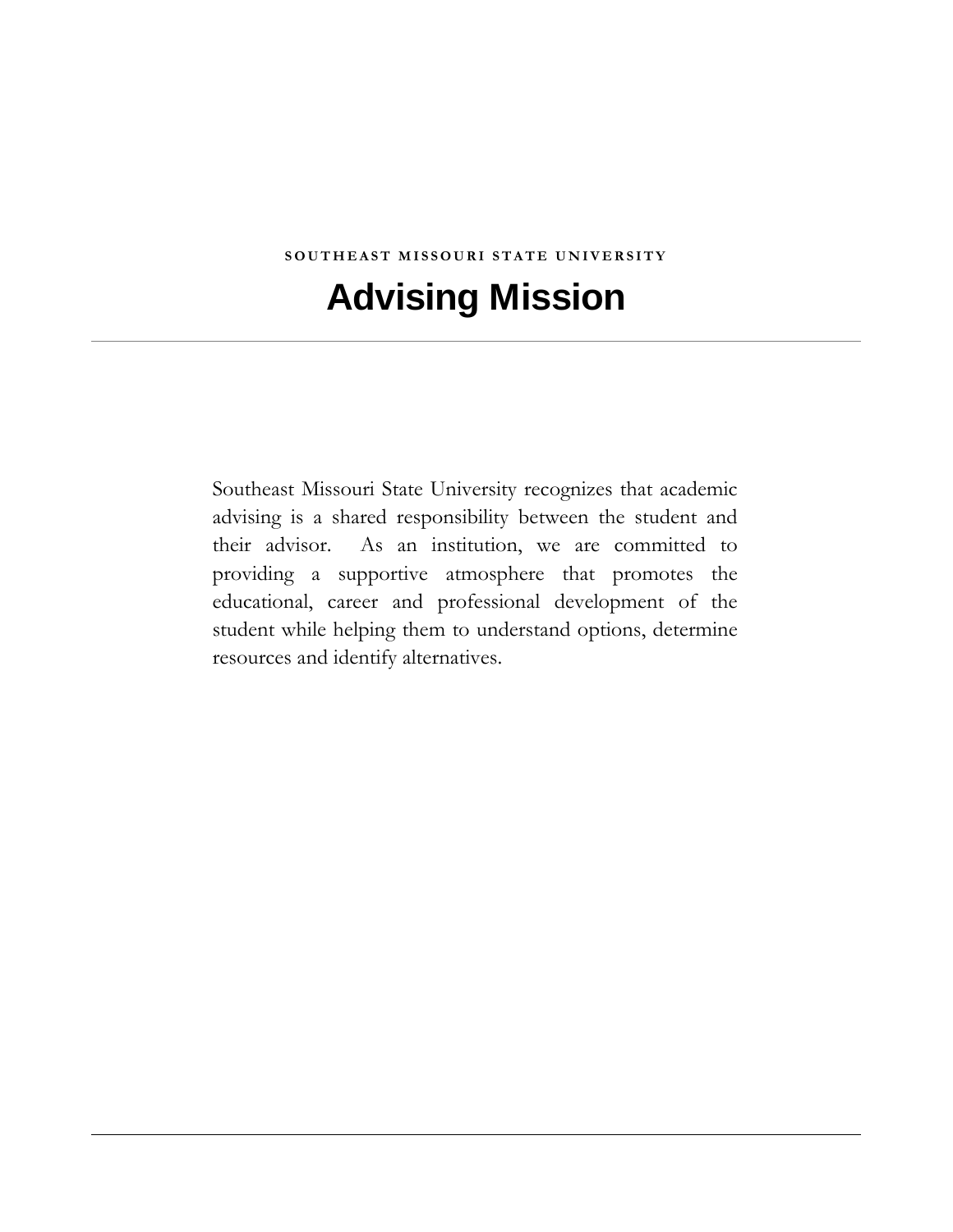**SOUTHEAST MISSOURI STATE UNIVERSITY** 

# Advising Responsibilities

#### **ACADEMIC ADVISOR RESPONSIBILITIES**

- Listen to the needs of students and assist them in meeting their academic goals.
- Be accessible to advisees via appointment, phone and email.
- Provide accurate and consistent information about curriculum including recent changes that may impact students.
- Be able to clarify University and program specific requirements, policies and procedures.
- Educate students on how to use key technologies and where to access information.
- Help students to identify campus resources and make referrals as appropriate.
- Participate in professional development opportunities to become a better advisor.

#### **STUDENT RESPONSIBILITIES**

- Demonstrate understanding of degree program requirements and the ability to select courses each semester to progress toward fulfillment of their individualized academic plan.
- Engage in academic and career planning taking personal responsibility for decision making related to their academic success.
- Schedule an advising appointment in a timely manner, meet with their academic advisor at least once each semester, and prepare for appointments by:
	- o Reviewing their Degree Works audit
	- o Considering course options
	- o Developing questions for their advisor
- Understand University and program specific academic policies and procedures.
- Know how to use key technologies and where to access information.
- Be aware of campus resources and support systems that promote academic success.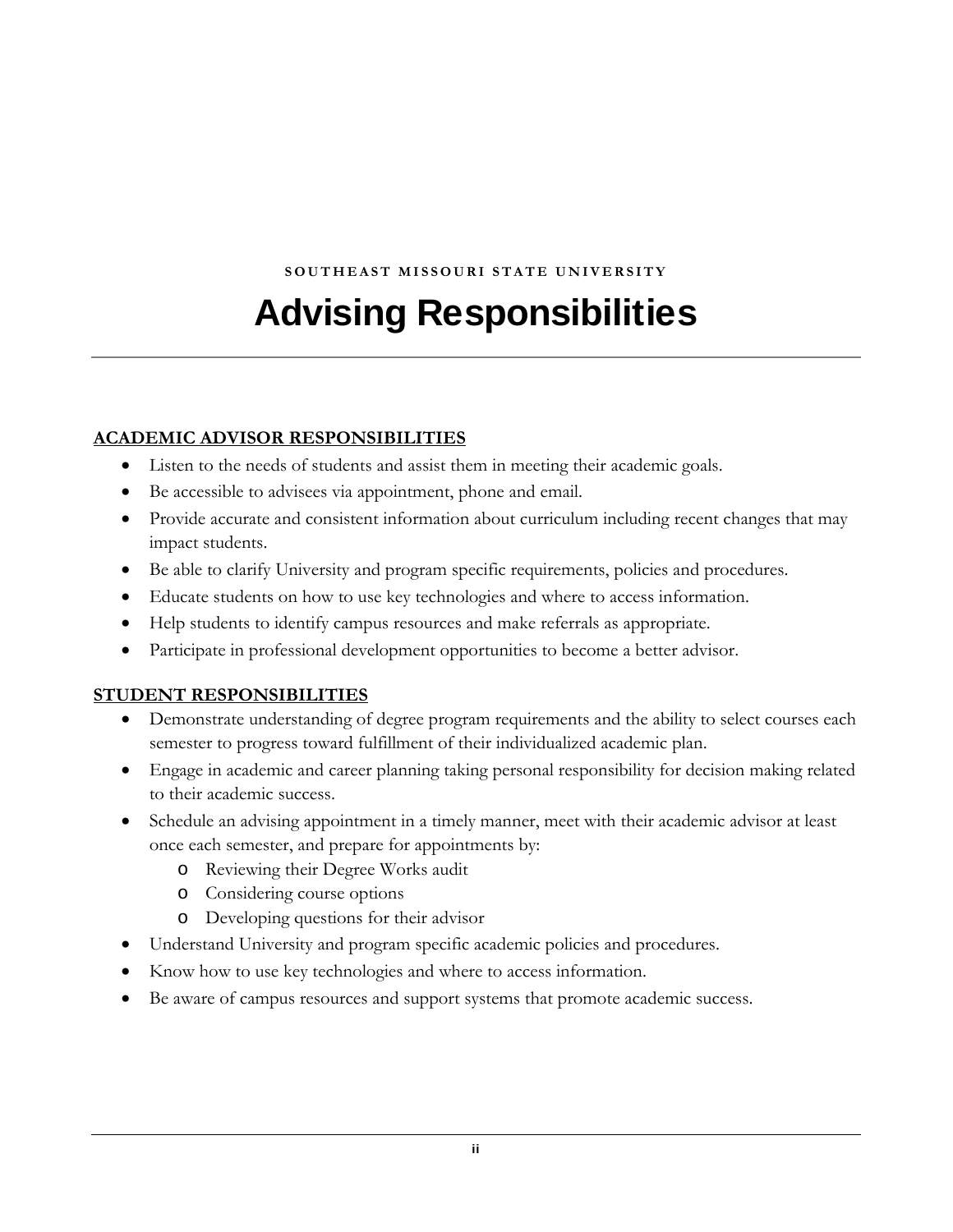#### **SOUTHEAST MISSOURI STATE UNIVERSITY**

# Advising Competencies

#### **The Three Main Competencies Necessary for Effective Academic Advising**

- 1. Conceptual understanding: An understanding of the importance of advising along with the ability to make ethical advising decisions.
- 2. Relational competence: The ability to relate with students and develop appropriate advising relationships.
- 3. Informational background: A good working knowledge of Southeast Missouri State academic information and campus resources for referrals.

The Advisor Handbook and the Advisor Workshops are organized to address these three main competencies.

These concepts may be explored further at the NACADA website or in Academic Advising: A Comprehensive Handbook in Chapter 20 by Thomas Brown.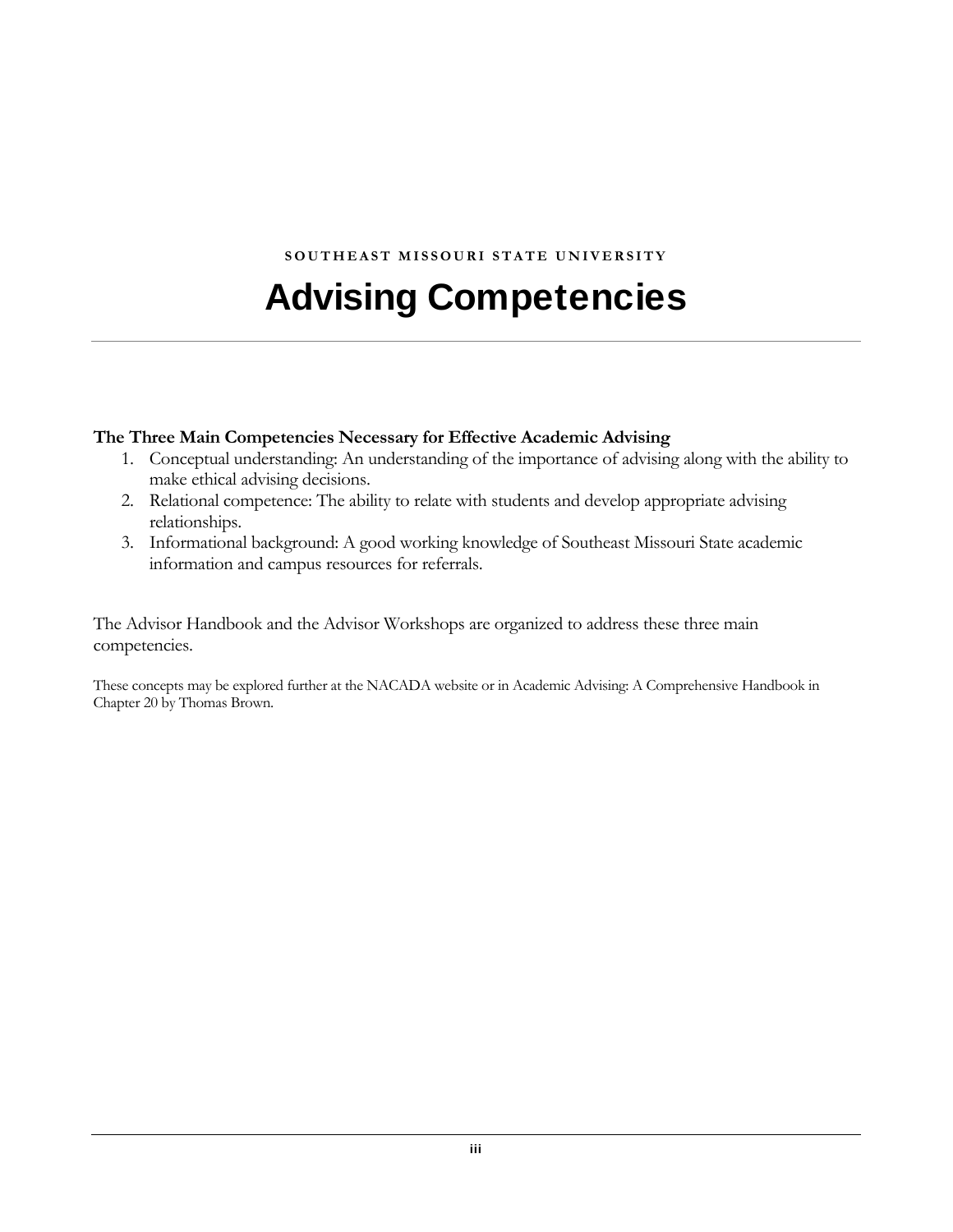### ADVISING BASICS **Chapter**

1

### Activities and Services of the Centers for Academic Advising

#### *Individual student appointments*

As part of the advising and educational planning process, academic advisors work with students to explore their interests, skills and values and to make appropriate academic choices. Because quality advising enhances student success and retention, academic advisors work to be accessible and responsive, provide accurate information and develop helpful relationships with students.

Academic advisors in Academic Advising – Academic Hall provide advising for exploratory/undeclared students, pre-nursing students, pre-mass communication students, pre-education students in elementary, early childhood, exceptional child education and middle school education, health sciences: general option, BA social science (face-to-face), pre-PT/OT freshman year and Bachelor of General Studies students.

Academic advisors in the Academic Advising – Polytechnic Building advise business students (prior to completion of 60 hours), pre-medical freshman year, economics, hospitality management, healthcare management freshman year and computer science majors who have completed less than 24 hours.

Academic advisors in the Academic Advising offices provide back-up advising services for majors affiliated with their office during break periods when faculty advisors may be unavailable.

#### *Advisor assignments*

After consulting with the departments, faculty advisors are assigned to beginning freshmen who are not retained in the Academic Advising offices. Academic Advising then notify all freshmen in September and February with their academic advisor contact information.

#### *Administering major and minor changes*

Students are referred to the appropriate departments to declare or change majors and minors. If students are not admissible to the chosen major, the advising offices retain the students until admission is achieved. (See "Where to Declare" pages on Academic Advising website)

1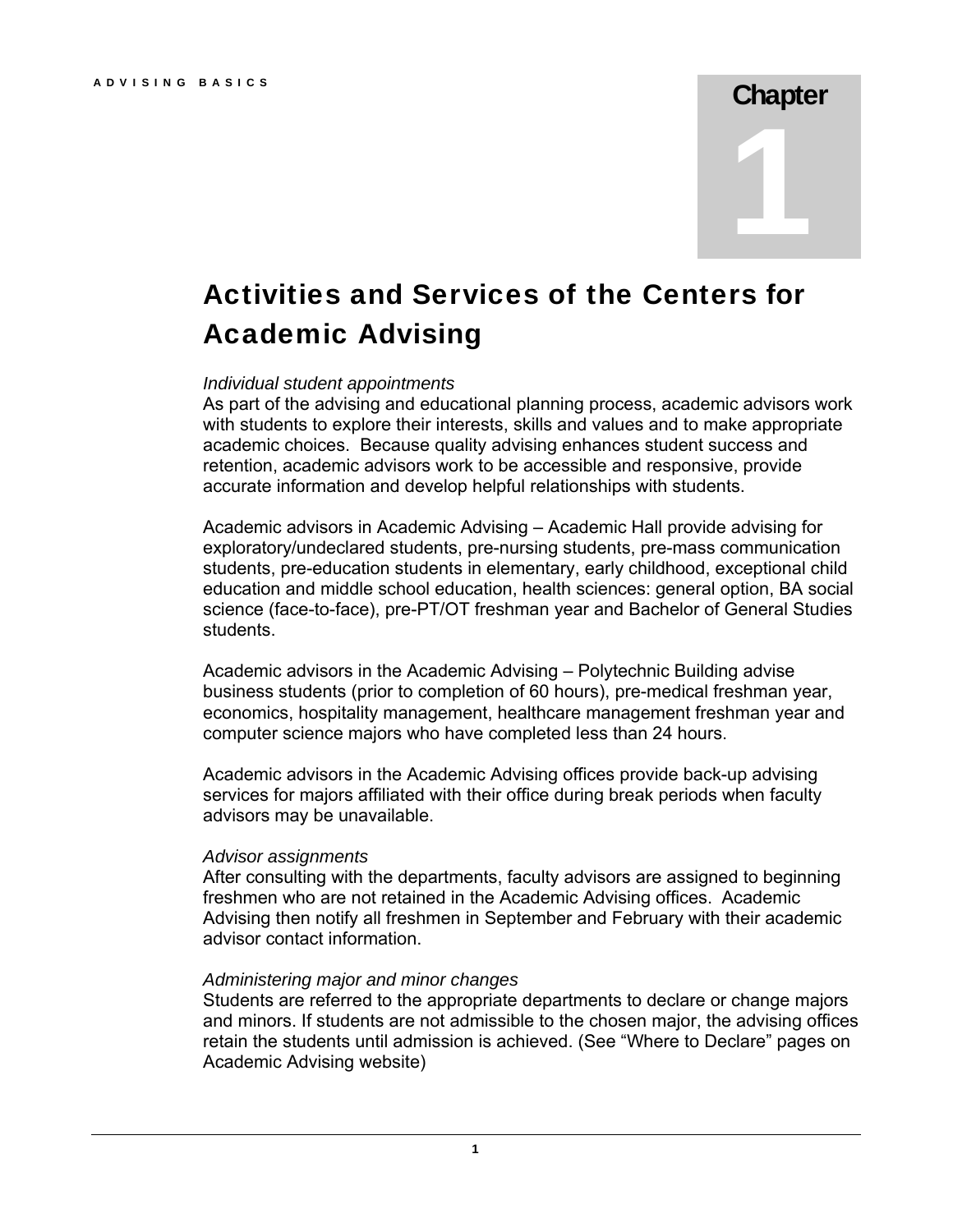The Academic Advising offices code in Banner the completed declarations of major and minor forms, along with assigned advisors after their completion at the department.

 appropriate. *Consultation and professional development for advisors across campus*  The director, assistant director, and the academic advisors are available to colleges and departments to consult or provide staff development sessions on advising information and skills. A series of advising workshops and professional development have been created and is offered as part of the Master Advisor Program. Reference materials, like this handbook, are also offered when

#### *UI100 – First Year Seminar*

Each semester professional advisors from both the Academic Advising offices partner with UI100 faculty to offer guest presentations on topics such as understanding general education requirements, using Degree Works and the student portal, enrolling in classes on the portal, etc. Requests for presentations may be made at<www.semo.edu/advising>.

#### *First STEP*

First STEP is Southeast's orientation program for new first-time freshman and transfer students with fewer than 24 hours.

 pre-enroll new students who will be attending the First STEP orientation program. Advisors in Academic Advising work cooperatively with New Student Programs to First STEP helps students transition smoothly into college life and become aware of expectations at the University. The Academic Advising offices coordinate with department chairpersons to recruit faculty to assist with First STEP faculty advising sessions.

#### *Master Advisor Program*

The Master Advisor Program is offered through Academic Advising. For a listing of upcoming workshops, please visit<www.semo.edu/advising/master-advisor>.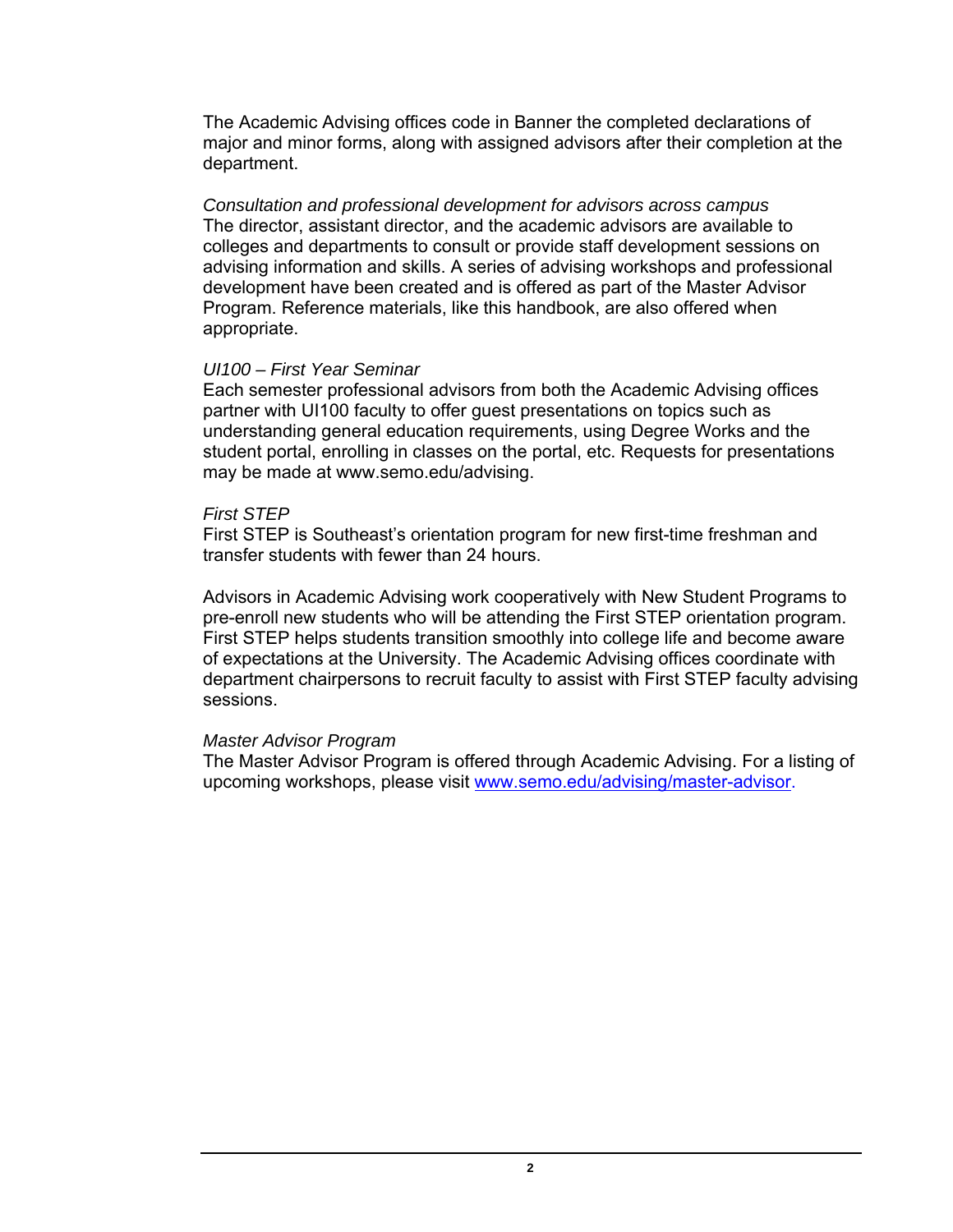### NACADA Influence

The following is the vision statement of the National Academic Advising Association which guides their strategic goals and mission: Recognizing that effective academic advising is at the core of student success, NACADA aspires to be the premier global association for the development and dissemination of innovative theory, research, and practice of academic advising in higher education.

#### NACADA Mission:

NACADA promotes student success by advancing the field of academic advising globally. We provide opportunities for professional development, networking, and leadership for our diverse membership.

NACADA Strategic Goals:

- Expand and communicate the scholarship of academic advising
- Provide professional development opportunities that are responsive to the needs of advisors and advising administrators
- Promote the role of effective academic advising in student success to college and university decision makers
- Create an inclusive environment within the Association that promotes diversity
- Develop and sustain effective Association leadership
- Engage in ongoing assessment of all facets of the Association
- Pursue innovative technology tools and resources to support the Association

For more information on NACADA please visit: <www.nacada.ksu.edu>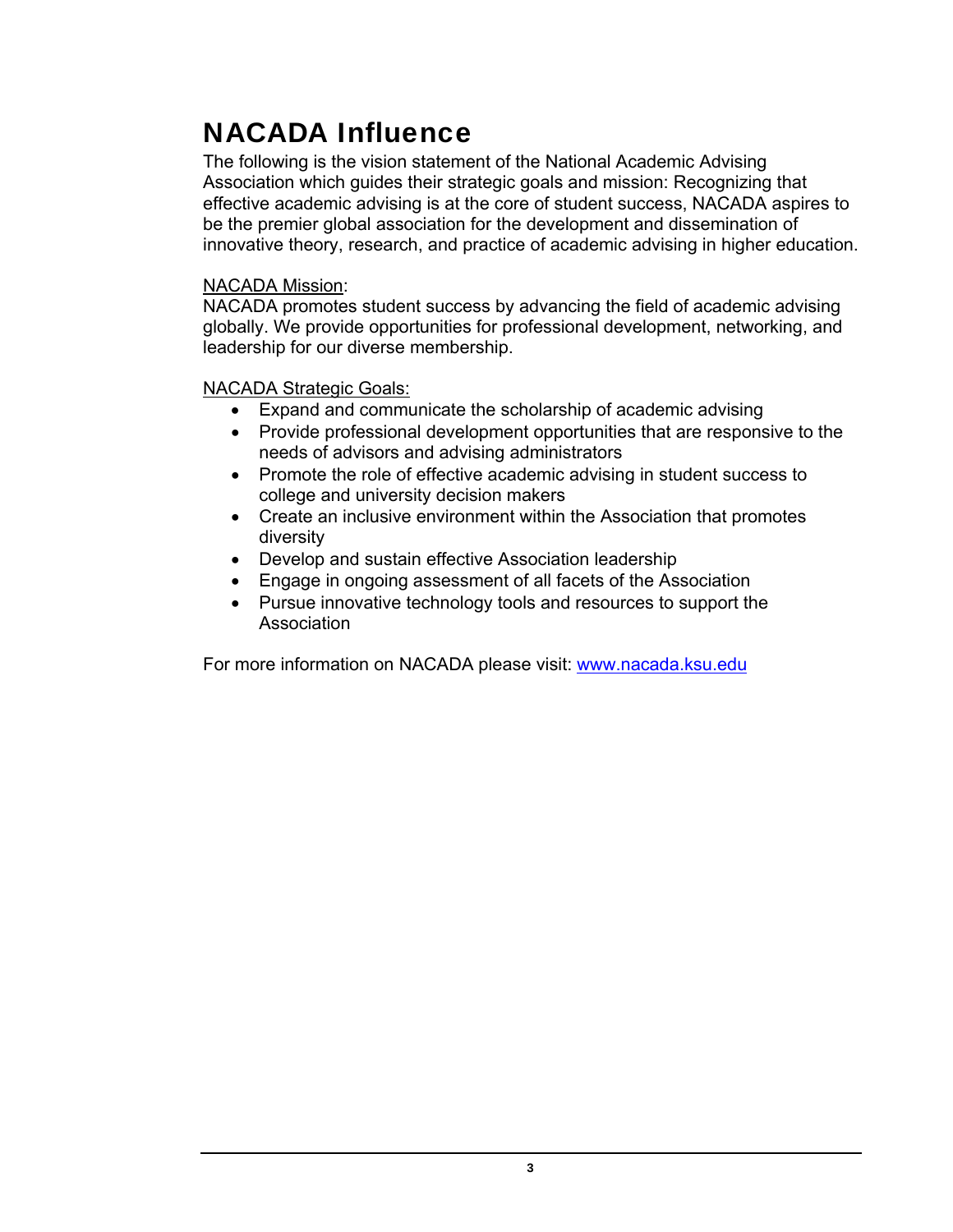**Theories of Advising**<br>There are many theories of advising. A review of many of them can be found by searching "Advising Theories" at: <https://www.nacada.ksu.edu/Resources/Clearinghouse.aspx>

An advising philosophy often endorsed by NACADA and this institution is referred to as developmental advising. A complete description of developmental advising can be found at:

<http://www.nacada.ksu.edu/Resources/Clearinghouse/View>-Articles/Developmental-Academic-Advising.aspx

As academic advisement has professionally progressed, theories regarding advisement have also progressed. There is a movement within NACADA to explore and shift to the theory of advising as teaching. Articles about advising as teaching can be found at:

<http://www.nacada.ksu.edu/Resources/Clearinghouse/View-Articles/Advising>as-teaching-resource-links.aspx

#### **Developmental and Prescriptive Advising: Two Styles**

Academic advising is most often done from one of two different perspectives. A combination approach is also possible.

- **Prescriptive advising:** This model of advising holds that the academic advisor tells the student what to do, and the student does it. Prescriptive advising is linear communication from the advisor to the advisee and places most of the responsibility not on the student, but the advisor. The advisor is required to have the answers.
- **Developmental advising:** The developmental advising model holds that the academic advisor and the advisee are partners in educational discovery in which responsibility is shared between the participants. As in all endeavors that are primarily human relations, there are numerous discussions that attempt to define developmental advising in the literature. Here is one definition developed by David S. Crockett (1995):

Advising is a developmental process that assists students in the clarification of their life/career goals and in the development of educational plans for the realization of these goals. It is a decision-making process which assists students in realizing their maximum educational potential through communication and information exchanges with an advisor; it is ongoing, multi-faceted, and the responsibility of both student and advisor. *The advisor serves as a facilitator of communication, a coordinator of learning experiences through course and career planning and program progress review, and an agent of referral to other campus services as necessary***.** 

Prescriptive advising tends to be the "do it for them" model. Developmental advising is the "help them do it for themselves" model. Burton and Wellington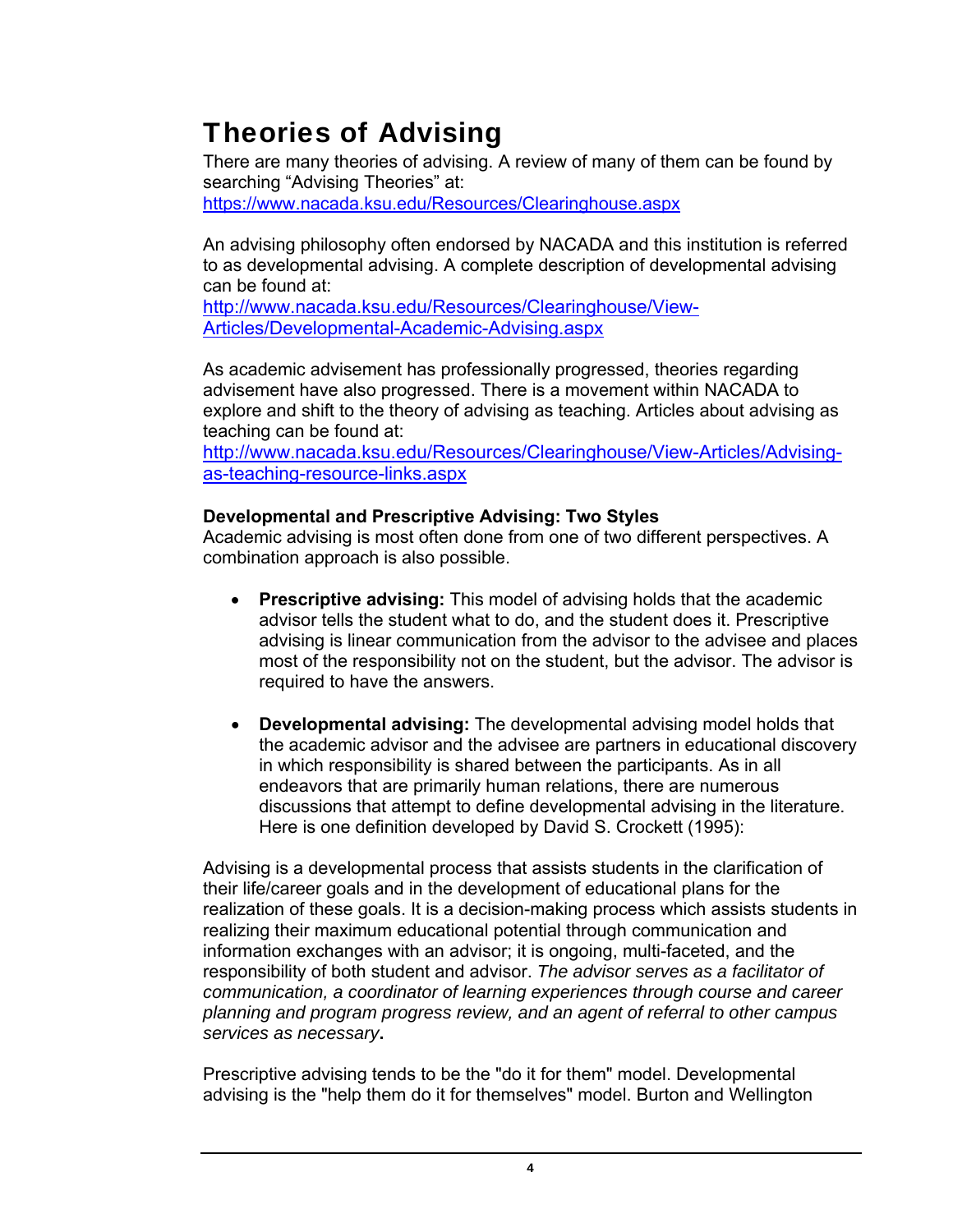(1998) epitomize developmental advising when they say, "A developmental model of advising permits the advisor to help the advisee focus, through self-reflection, on interests and goals." This allows the advisor and the advisee to work together in a collaborative effort to achieve commonly understood goals.

Discussion questions:

- Are there situations where prescriptive advising is necessary?
- What are some practical ways to encourage students to participate in developmental advising?
- How do you deal with students who expect you, as the advisor, to have all the answers?
- What well-intentioned advisor behaviors may actually encourage students to be dependent instead of independent?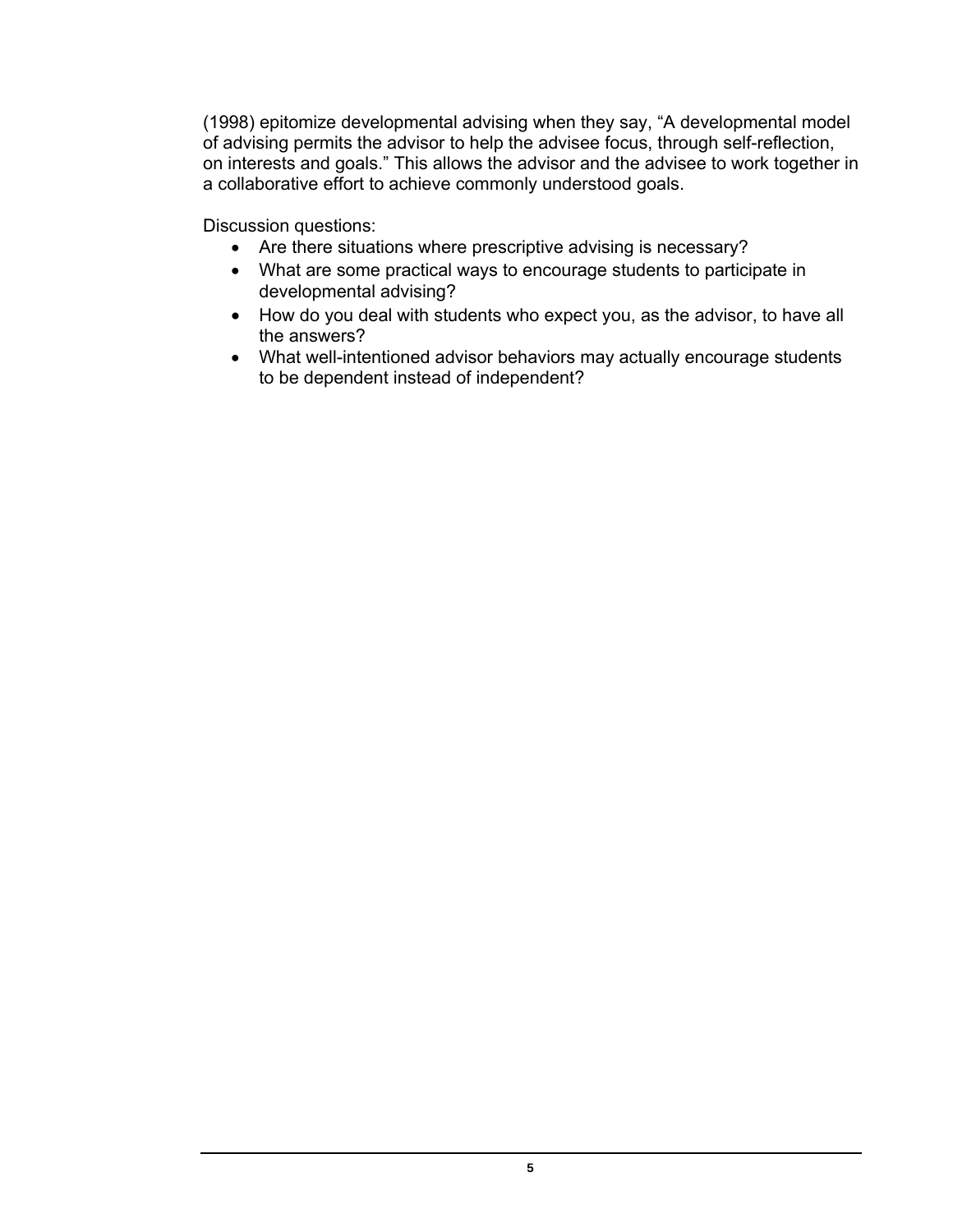#### **Developmental Advising Is/Is Not**

Perhaps an easy way to understand the concept of developmental advising is to compare prescriptive and developmental advising techniques using this chart developed by Crookston.

| <b>Prescriptive Advising</b>          | <b>Developmental Advising</b>           |
|---------------------------------------|-----------------------------------------|
| Advisor tells student what he/she     | Advisor helps student learn about       |
| needs to know about programs and      | courses and programs for self.          |
| courses.                              |                                         |
| Advisor knows college policies and    | Advisor tells student where to learn    |
| tells student what to do.             | about policies and helps in             |
|                                       | understanding how they apply to         |
|                                       | him/her.                                |
| Advisor informs about deadlines and   | Advisor informs about deadlines, then   |
| follows up behind student.            | lets student follow up.                 |
| Advisor tells student which classes   | Advisor presents class options; student |
| to take.                              | makes own selections.                   |
| Advisor keeps informed about          | Advisor keeps informed about            |
| academic progress through files and   | academic progress through records       |
| records.                              | and talking to student about academic   |
|                                       | experiences.                            |
| Advisor tells student what to do in   | Advisor and student reach agreement     |
| order to get advised.                 | about nature of advising relationship.  |
| Advisor uses grades and test results  | Advisor and student use grades, test    |
| to determine courses most             | results and self-determined interests   |
| appropriate for student.              | and abilities to determine most         |
|                                       | appropriate courses.                    |
| Advisor specifies alternatives and    | Advisor assists student in identifying  |
| indicates best choice when student    | alternatives and weighing               |
| faces difficult decisions.            | consequences when facing difficult      |
|                                       | decisions.                              |
| Advisor suggests what student         | Advisor suggests steps students can     |
| should major in.                      | take to help decide on major.           |
| Advisor identifies realistic academic | Advisor assists student in identifying  |
| goals based on grades and test        | realistic academic goals based on       |
| results.                              | grades, test results and self-          |
|                                       | understanding.                          |
| Advisor is concerned mainly about     | Advisor is concerned about personal,    |
| academic life of student.             | social and academic life of student.    |
| Advisor provides information mainly   | Advisor provides information about      |
| about courses and class schedules.    | workshops and seminars in areas such    |
|                                       | as career planning and study skills, in |
|                                       | addition to courses and class           |
|                                       | schedules.                              |

(Crookston, 1972, p.13)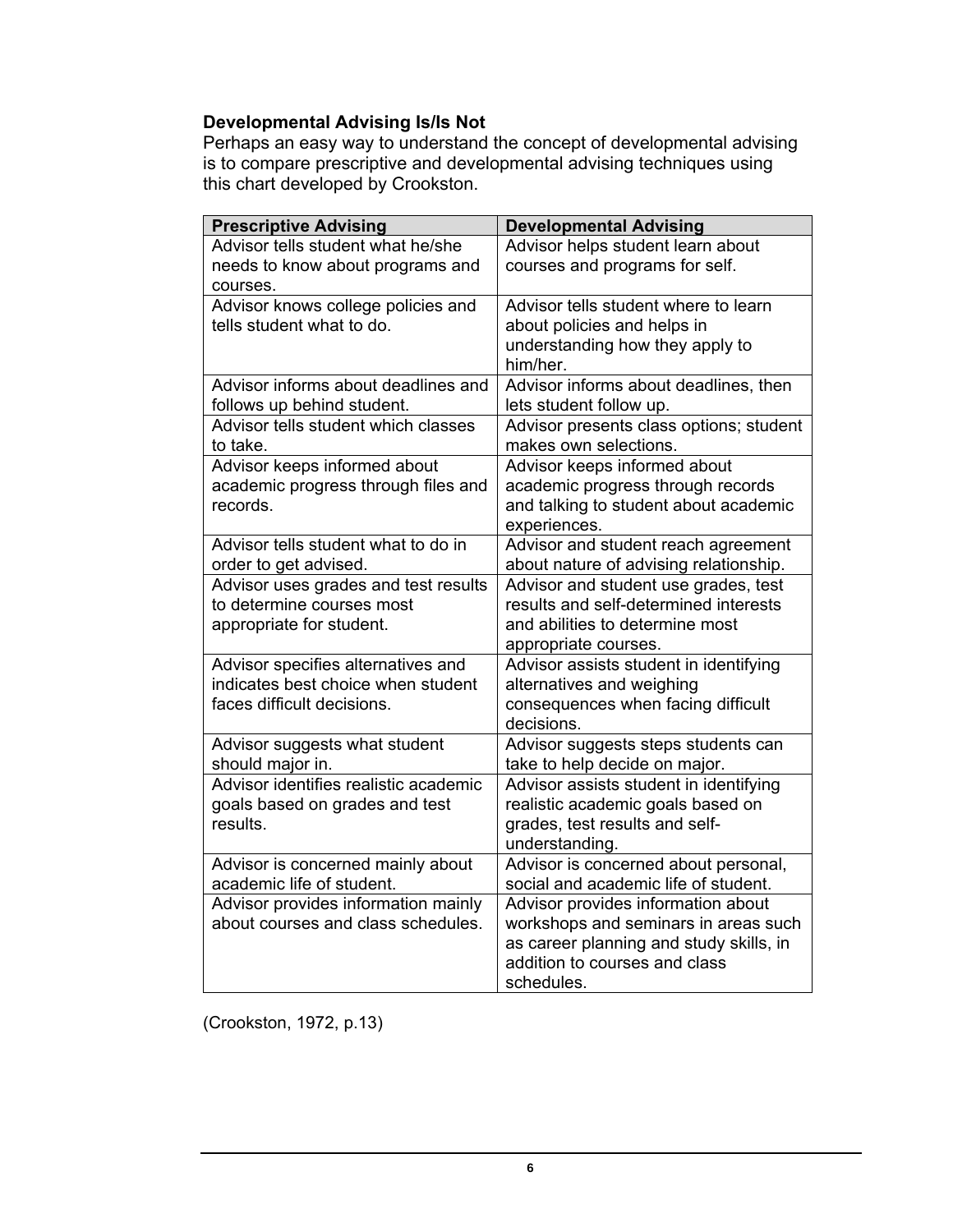#### **Advising as Teaching**

Advising as teaching is yet another approach to advisement. Advising as teaching shares many virtues with developmental advising and yet takes developmental advisement one step farther. While developmental advising has the broad goal of personal growth, teaching as advising specifically focuses on enhancing student learning (Lowenstein, 2005).

Effective teachers and effective advisors exhibit many of the same characteristics, knowledge and skills. The table below taken from the works of C.C. Ryan (1992) and Drew Appleby (2001) compares the two.

| <b>Effective Teachers</b>                     | <b>Effective Advisors</b>                        |
|-----------------------------------------------|--------------------------------------------------|
| Master their subject matter                   | Possess accurate information about               |
|                                               | policies, resources and programs                 |
| Plan, organize and prepare                    | Prepare well for advising sessions               |
| materials for the classroom                   |                                                  |
| Engage students actively in the               | Engage advisees in the advising process          |
| learning process                              | through challenges involving alternative         |
|                                               | choices and encouragement to question            |
|                                               | and explore                                      |
| Provide regular feedback,                     | Provide timely feedback, reinforce               |
| reinforcement and encouragement               | learning that has taken place and                |
|                                               | applaud student successes                        |
| Help students learn independently             | Encourage advisees to be self-directed           |
|                                               | learners                                         |
| Teach students how to evaluate<br>information | Help advisees evaluate their progress            |
|                                               | toward personal, educational and career<br>goals |
| Serve as a resource to students               | Provide materials to advisees and make           |
|                                               | referrals when appropriate                       |
| Provide problem-solving tasks to              | Provide tasks to be completed before the         |
| students                                      | next advising meeting that will require          |
|                                               | the advisee to use information-gathering,        |
|                                               | decision-making and problem-solving              |
|                                               | skills                                           |
| Deliver information clearly and               | Communicate in a clear and                       |
| understandably                                | unambiguous manner with advisees                 |
| Exhibit good questioning skills               | Ask questions and initiate discussions           |
| Exhibit positive regard, concern and          | Provide a caring, personal relationship          |
| respect for students                          | by exhibiting a positive attitude toward         |
|                                               | students, their goals and their ability to       |
|                                               | learn                                            |
| Promote a climate of learning that            | Respect diverse points of view by                |
| supports diversity                            | demonstrating sensitivity to differences         |
|                                               | in culture and gender                            |
| Stimulate higher level thinking               | Help student learn concepts, test validity,      |
|                                               | and confront attitudes and beliefs               |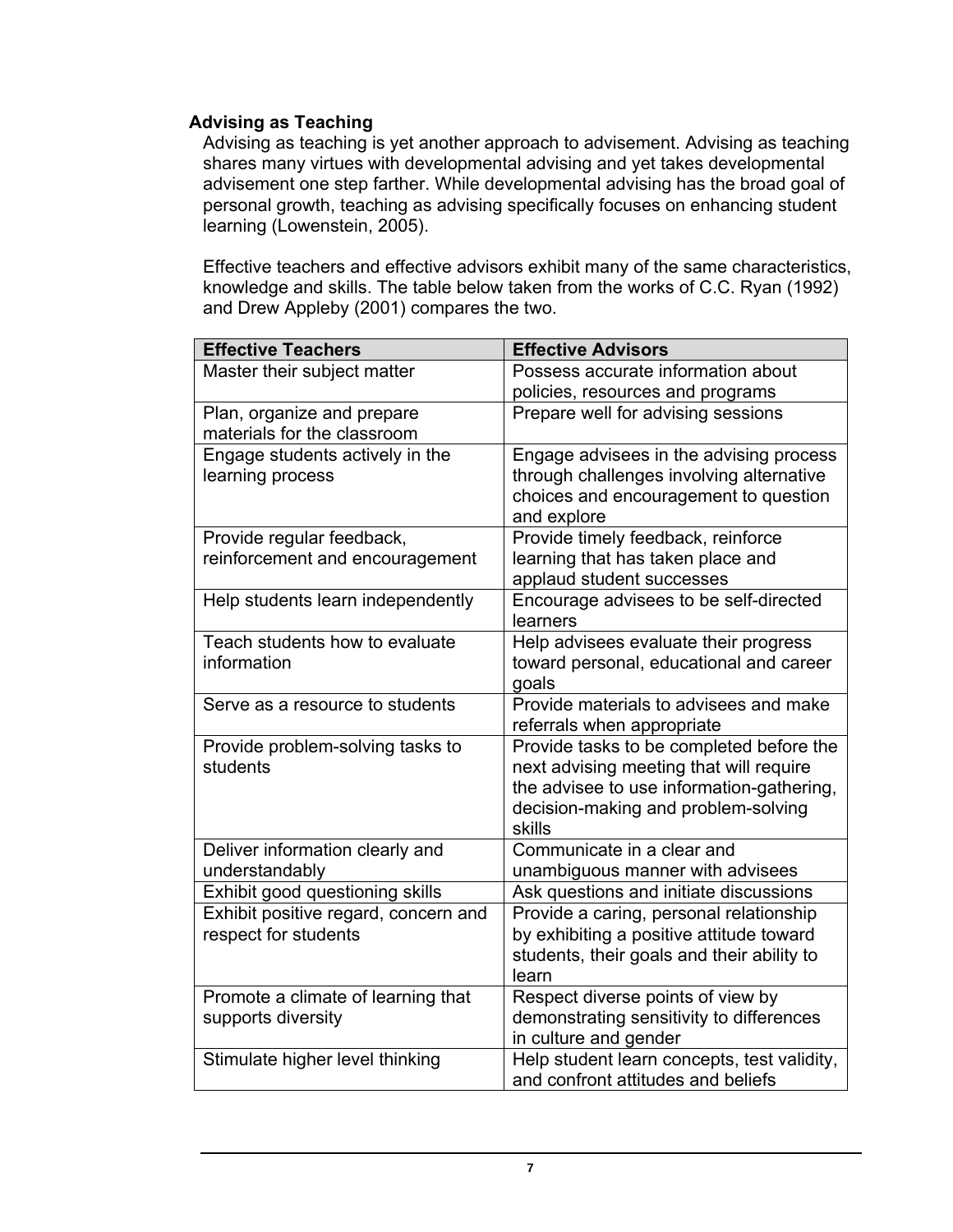While instructors are responsible for individual courses, an advisor's domain is the overall curriculum from general education and degree requirements to major/minor coursework (Lowenstein, 2005). In the paradigm of advising as teaching the advisor is responsible for an important part of student learning. In effect, the advisor teaches:

- how to find/create the logic of one's education;
- how to view the seemingly disconnected pieces of curriculum as parts of a whole that makes sense to the learner, so that she or he learns more from them;
- how to base educational choices on a developing sense of the overall edifice being self-built; and
- how to continually enhance learning experiences by relating them to knowledge that has been previously learned (Lowenstein, 2005, p. 72).

Just as teaching has learning outcomes, so should advisement. Lifelong skills such as decision-making, critical thinking, responsibility and appreciation for education in addition to learning academic regulations should be learning outcomes of advisement. "Advising is the intersection of the teaching/learning experience" (Miller & Alberts, 1994, p. 44).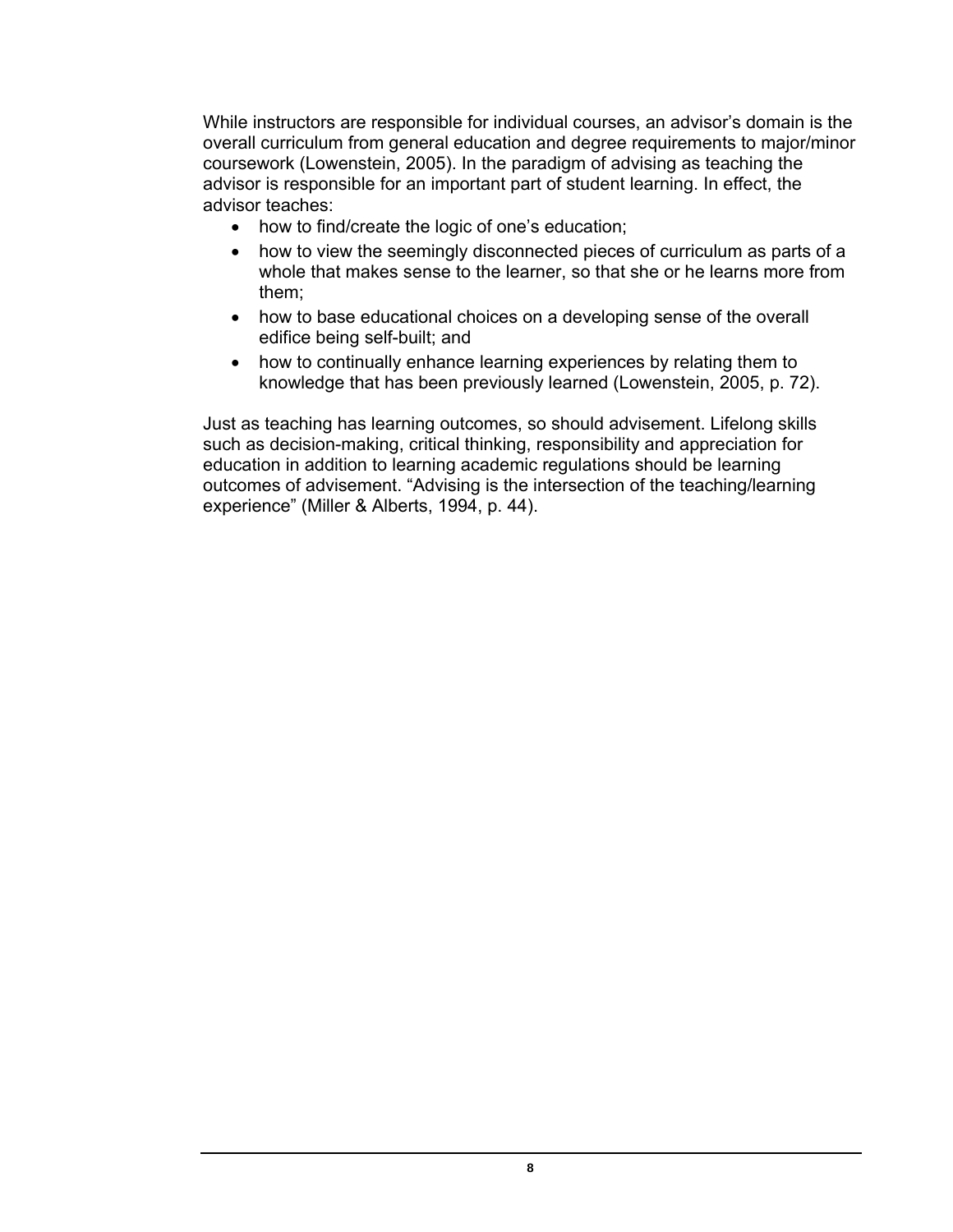### Best Practices for Academic Advisors at Southeast Missouri State University

The bullet points below are examples of how advisors might carry out "best practices". These practices were endorsed by Academic Advising Council in October 2016, and updated spring 2021. Excellent advising occurs when all of these best practices are completed, however, each individual advisor can come up with their own way of adapting these practices.

- Maintain regular contact with all advisees. (conceptual and relational)
	- o Email advisees or selected groups regarding registration, advising appointments, other deadlines
	- o Use department's website for academic advising information or utilize the university's advising website
	- o Schedule regular meetings once a semester, at minimum, informing your advisees how to schedule an appointment (i.e. schedule by email, phone, or posted sign-up sheet, etc.)
	- o Follow up with advisees who are having academic difficulties
- Establish positive relationships with all advisees. (relational)
	- o Develop rapport with advisees: Greet them by name, inquire as to how semester is going, etc.
	- o Educate students about advisor and advisee roles and responsibilities
	- o Maintain up-to-date advising notes
	- o Address the needs of diverse students (e.g., nontraditional, international)
	- o Respond to emails and return phone calls within 2 business days
	- o Communicate absences by using out of office messages with alternate contact when you will be unable to respond within 2 business days
	- o Be cognizant of issues surrounding students from diverse populations (non-traditional, international, etc.)
- Provide accurate and timely information about the university and its programs. (informational)
	- o Know the major, General Education, and Graduation requirements and communicate them to advisees
	- o Know department and University deadlines
	- o Communicate pertinent information to advisees or selected groups
	- o Know and be able to refer students to appropriate University resources as appropriate to students' needs
	- o Know about and be able to refer students to appropriate web sites for specialized information
	- o Know about and be able to recommend to the students appropriate organizations for their professional development (e.g., departmental student professional organizations, etc.)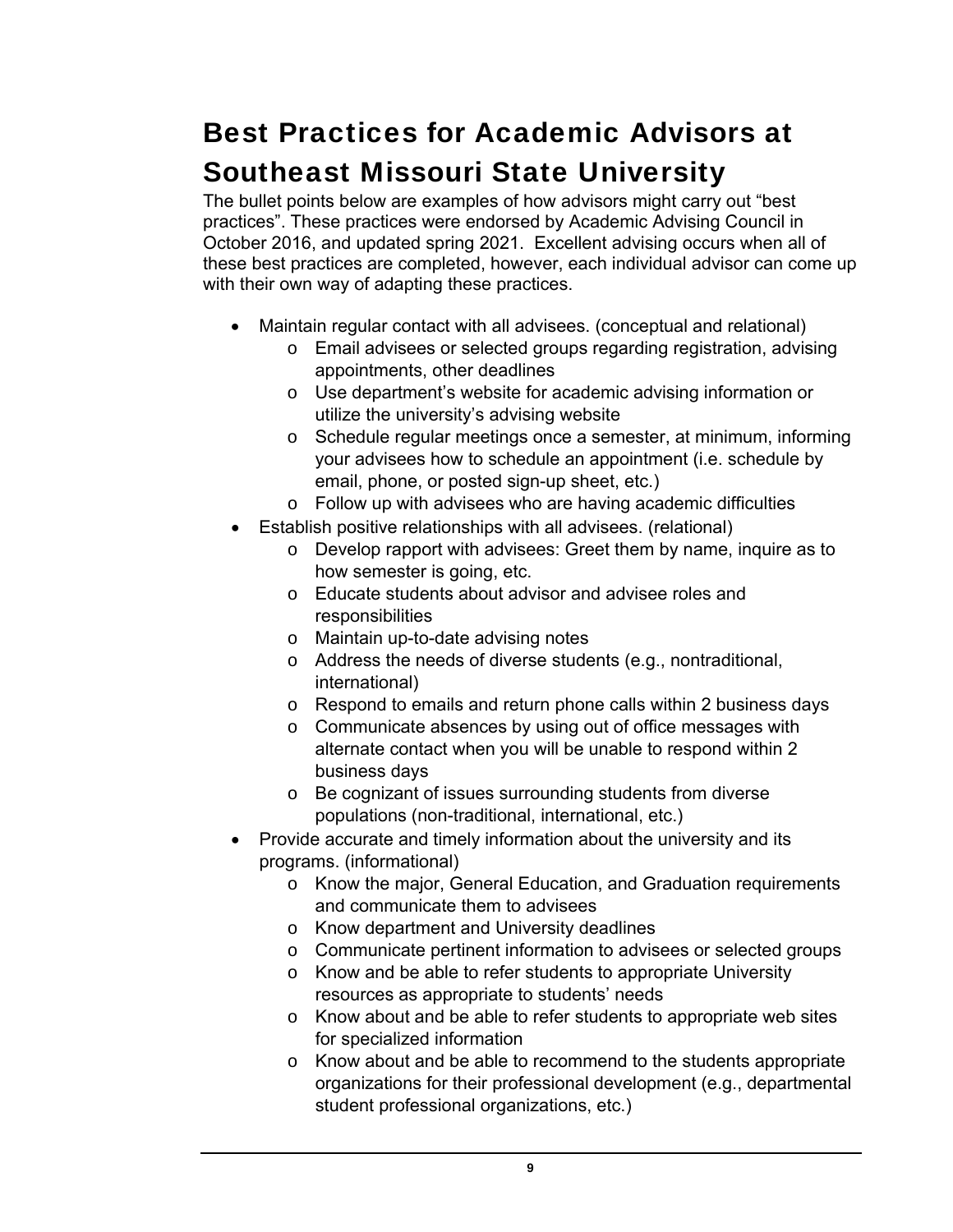- When working with prospective or transfer students, facilitate transferring from other institutions to southeast Missouri state. (informational, relational)
	- o Know how to use the Southeast Missouri State's Transfer Equivalencies System (TES) on the Registrar's website
	- o Be willing to work with prospective freshman and transfer students
- Adopt a developmental approach to help advisees become independent learners and self-reliant problem solvers. (conceptual, informational)
	- o Encourage development of advisees' decision-making skills
	- o Use an academic advising syllabus
	- o Show students how to look up courses and enroll via the student portal
	- o Coach students on appropriate ways to advocate for themselves
	- o Teach student to use Degree Works by modeling its use during advising sessions
- Enhance advisees' educational experience. (relational, conceptual)
	- o Model and promote appreciation for diversity within the University
	- o Promote study abroad opportunities
	- o Promote professional engagement through involvement in internships, cooperative learning, and other departmental activities
	- o Email advisees regularly about relevant Common Hour events, lectures, and activities
- Maintain a high degree of professionalism. (relational, conceptual, and informational)
	- o Maintain posted office hours. If these hours are to be used for advising appointments, consider setting up office hours in SupportNET to enable student's online appointment scheduling
	- o Keep advising appointments
	- o Keep up to date on changing major, General Education, and General Education requirements (and old University Studies program)
	- o Prepare for advising appointments and document advising sessions utilizing SupportNET Advising Notes
	- o Maintain a positive attitude regarding department and University colleagues and programs
	- o Maintain confidentiality
	- o When conflicts arise between advisee and advisor, allow either party to request a change in advisor
- Participate in academic advisor development opportunities. (relational, conceptual, and informational)
	- o Attain Master Advisor status
	- o Maintain Master Advisor status by attending topical workshops, forums and/or refresher training related to academic advisement
	- o Take advantage of opportunities for professional growth through the National Academic Advising Association (NACADA) and the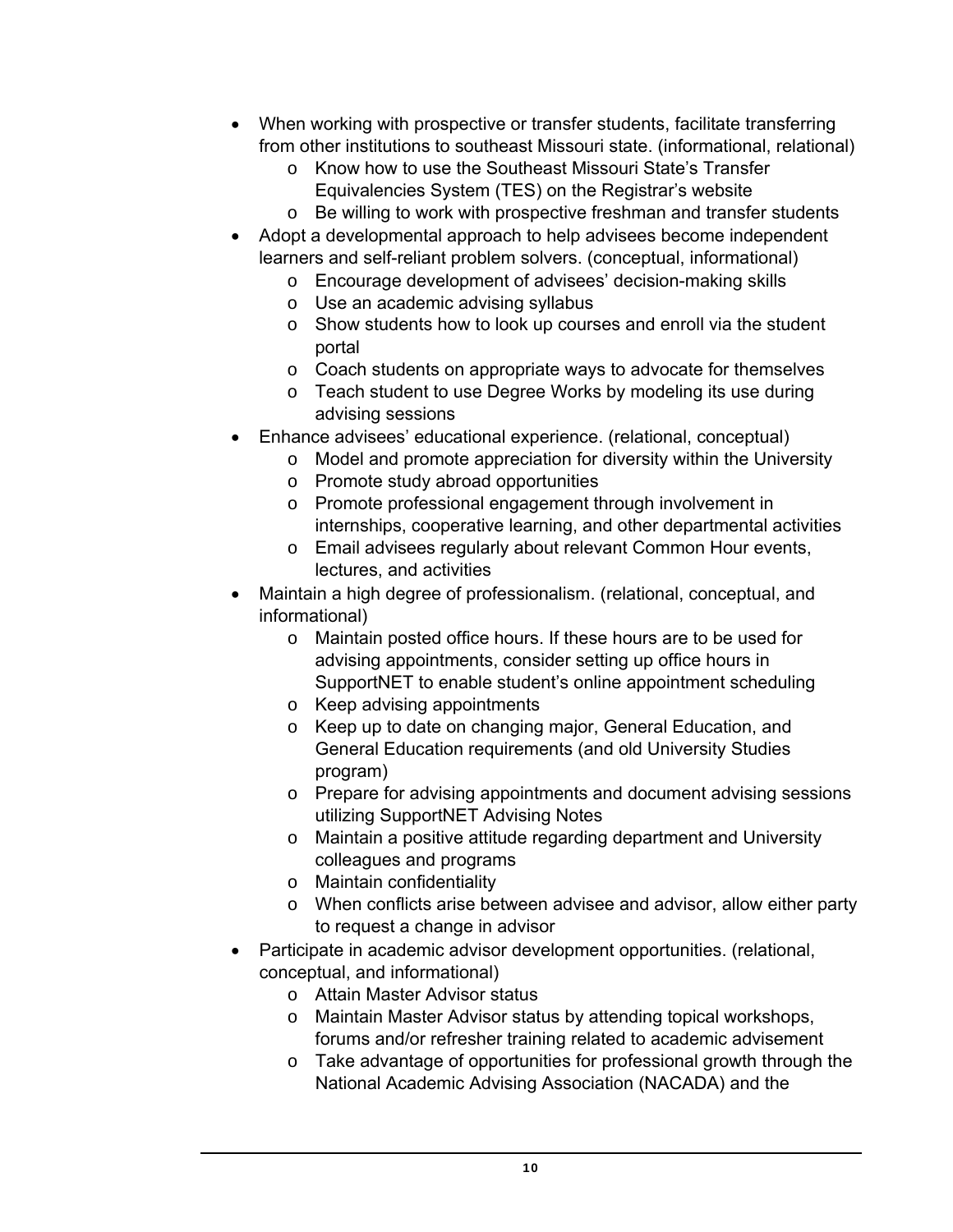Missouri Academic Advising Association (MACADA) Keep up to date on current advising techniques and strategies

o Attend appropriate discipline-specific professional development opportunities related to student advising, retention, and success

# Best Practices for Department Chairpersons

### or Lead Faculty Advisors to consider:

- Ensure that quality advising is appropriately available through the department to all students. Examples of ways to ensure appropriate accessibility of advising services:
	- o Make advising services available to students during summers, and winter break, as well as during the traditional academic year.
	- o Ensure a qualified advisor (e.g. Department Chair, another faculty advisor) is available for student appointments when assigned academic advisor is away from the office during breaks.
	- o Encourage students to schedule advising appointments in advance so a department can schedule an advisor to be available.
- Implement a consistent plan to assess advisement within the department, and use results to facilitate process improvement.
- Develop a concrete system to recognize and reward faculty who are dedicated to providing quality academic advising through the department**.**  Examples of ways to recognize and reward advising:
	- o Consider weight given to advising as teaching in promotion and tenure planning.
	- o Nominate outstanding advisors for Southeast Missouri State's "Outstanding Academic Advisor" awards.

### Ethical Advising

### **Conforming to accepted professional standards of conduct**

Ethical behavior and ethical decision making is expected of individuals in positions of trust (Fisher, 2005). Academic advisors repeatedly confront dilemmas where there is not one obvious answer, but many. As advisors we can benefit from being able to draw on a system of ethical principles. These principles, to be credible, should be philosophically defensible and not merely reflective of individual tastes. It is important to note that no list of ethical principles will envelop all situations (Buck, Moore, Schwartz & Supon, 2001).

### **Four Fundamental Ethical Ideals**

#### *Utility*

Utility engages the ideal of balance of benefit over harm for the greatest number. This has been simplistically summarized in the slogan "the greatest good for the greatest number."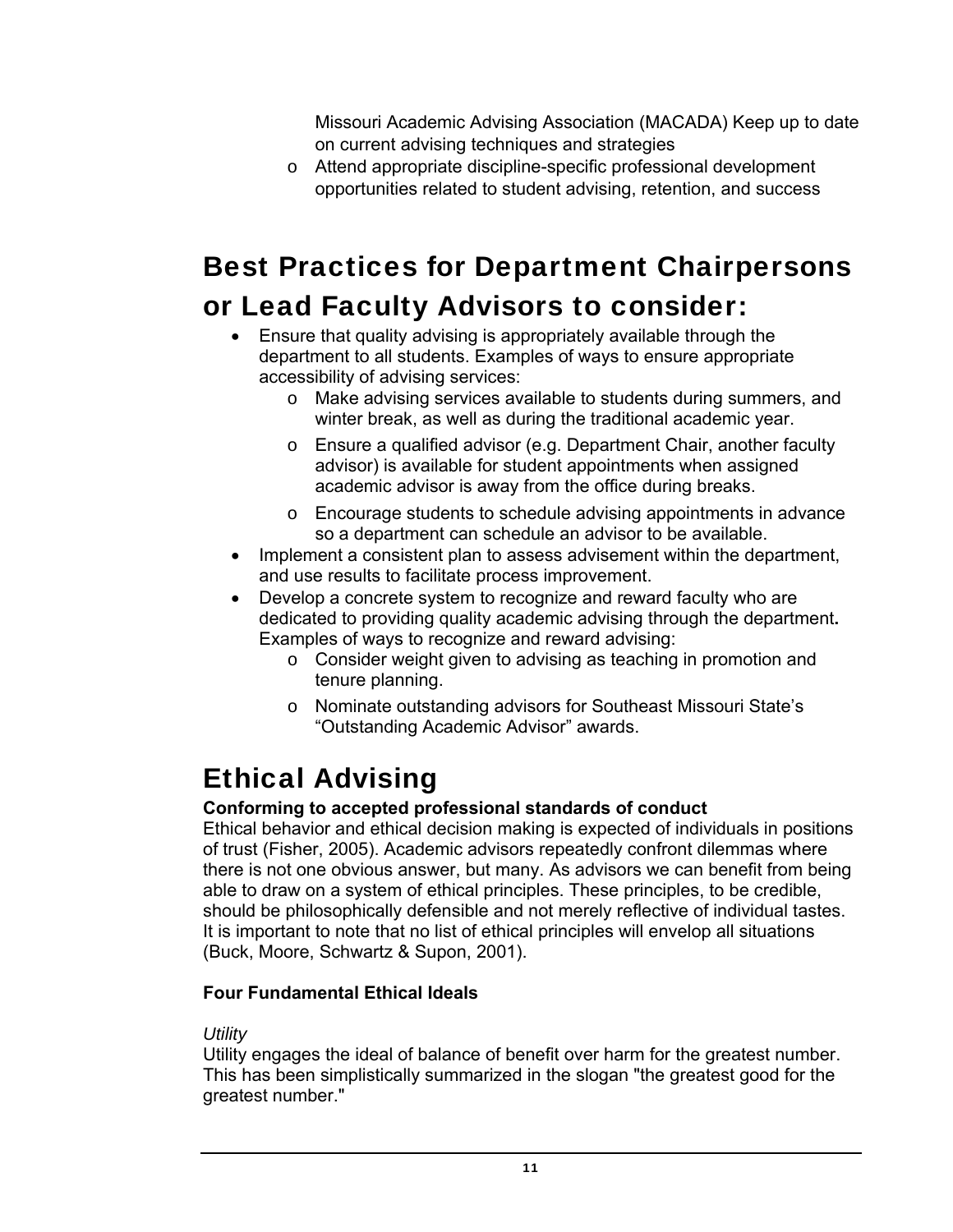Utilitarian's use the likely results or consequences of actions as the basis of ethical decision making. They select from the likely consequences the one solution that results in the best solution for the greatest number of individuals (Lowenstein & Grites, 1993).

#### *Justice*

Justice is the principle that all people should be treated equally, with no one receiving privileges or benefits that are not granted to all. Fairness resonates with most individuals and is therefore inherently desirable. (Lowenstein & Grites, 1993) As advisors, each student's challenges should be faced with the same degree of dedication and energy (Fisher, 2005).

#### *Respect for Persons*

Respect for persons directs us to treat individuals as ends in themselves. "Some rules that follow from these abstractions are (a) to tell people the truth, which they need if they are to make decisions; (b) to respect their privacy and (c) to support their autonomy." (Lowenstein & Grites, 1993).

This principle entitles individuals to make their own choices informed by the truth. We should never manipulate individuals to bring about our own goals even if we deem those goals as worthy (Lowenstein & Grites,1993). It is important to remember that our concept of ethics is culturally influenced and desirable standards, social norms and the worthiness of a goal may be different for each student as well as each advisor (Chmielewski, 2004).

#### *Fidelity*

Fidelity indicates that we must fulfill the explicit and implied commitments or promises we make. In some cases, fidelity can commit individuals to responsibilities of which they were are not aware or of which they do not find pleasing or rewarding (Lowenstein & Grites, 1993). From the philosophical foundations of utility, justice, respect for persons and fidelity, Lowenstein and Grites (1993) derived eight ethical principles for academic advising.

#### **Ethical Principles for Advising**

- **Seek the best possible education for the advisee.** This is a utilitarian principle. In an educational setting, the good that we hope to maximize is education and its attendant benefits. It is not always easy to judge what will be the best education; our obligation is to do our best with the information available. This will benefit students, people with whom they will later have contact and society as a whole.
- **Treat students equitably; don't play favorites or create special privileges.** Treating students equitably does not mean treating them all the same (e.g., advising them all to have the same major). Differences in students' needs require us to spend more time with one than with another and to advise one more intrusively than another. But the fact that we might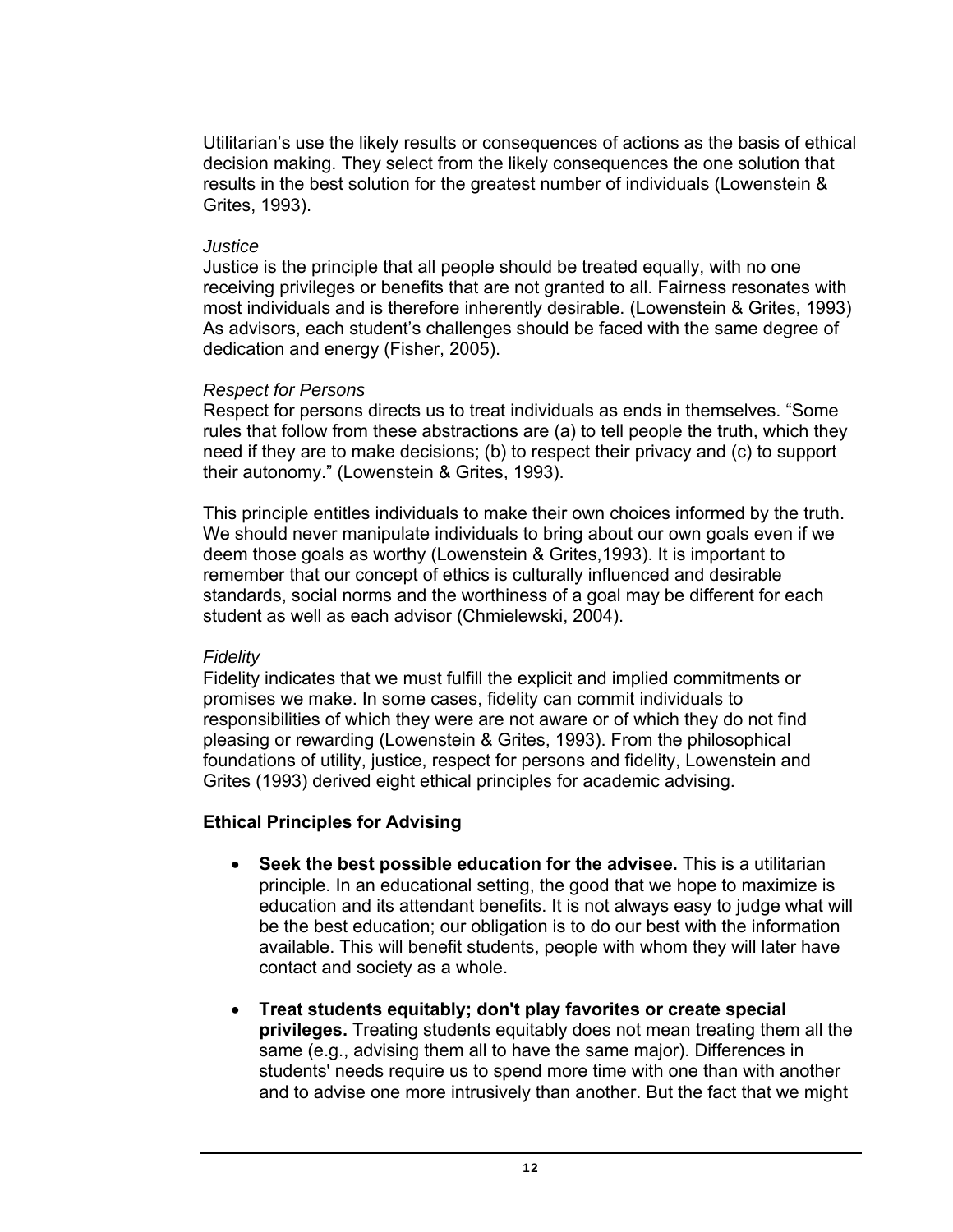like one student more or that we might share another's values would not justify differential treatment. This principle clearly follows from the ideal of justice.

- **Enhance the advisee's ability to make decisions.** This is a key principle of developmental academic advising, so its presence here is welcome. As we all know, we cannot accomplish this goal without permitting the advisee to make decisions. This principle is derived both from utility because it benefits the student and others in the long run and from respect for persons because it supports and develops individual autonomy.
- **Advocate for the advisee with other offices.** Students will not get all the services they might from the college without a little help. This principle comes from fidelity because it is an implicit part of the commitment one makes by becoming an advisor. There are limitations on this principle, imposed by utility, for advocating too hard can reduce one's future effectiveness.
- **Tell the advisee the truth about college policies and procedures, and tell others (e.g., faculty, staff and administrators) the truth as well, but respect the confidentiality of interactions with the advisee.** As in the case of truth-telling, this is derived from respect for persons, including privacy. Additionally it comes from fidelity, for confidentiality is part of the implicit commitment made to an advisee. However, advisees should understand the legal limits of this confidentiality and remember that advisors, as representatives of the University, must act in ways that support academic integrity.
- **Support the institution's educational philosophy and its policies.** We need to make special note of this principle because it may not come naturally to advisors who think for themselves and have their own educational philosophies, but it comes from fidelity because it is another commitment that is built into the moral contract one makes when accepting an advising position. Note that this principle does not preclude arguing against policies in appropriate forums.
- **Maintain the credibility of the advising program.** All concerned must perceive the program as giving advice that (a) is coherent, (b) is consistent with college policy, and (c) holds up when questioned. This is derived both from utility, because the program's effectiveness depends partly on its credibility, and from fidelity, because the advisor makes this commitment upon taking the position.
- **Accord colleagues appropriate professional courtesy and respect.**  This is not only about being polite to people; it is also a prohibition against encouraging students to believe negative things about the competence or character of colleagues. Opportunities to observe or violate this duty arise when a student asks which instructor to take a course from or asks for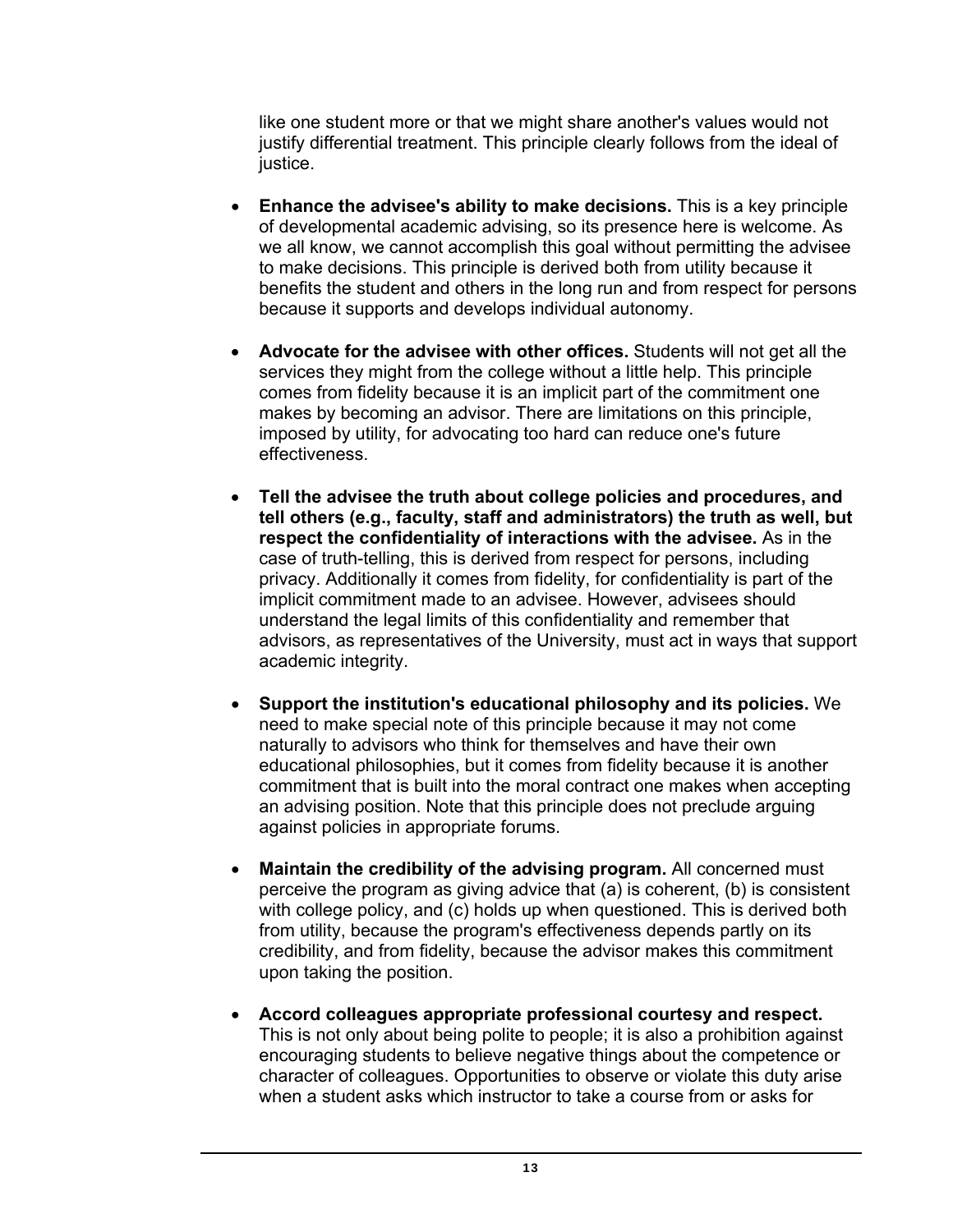confirmation of something that "they" are saying against a particular individual. This principle is based on utility because an institution where such a rule is not followed loses effectiveness and because a student's inclination to gossip and jump to hasty conclusions is unduly reinforced, with long-term consequences.

#### **Steps to an Ethical Decision**

Matthew Church and Anthony Robinson (2006), while appreciating the dialog regarding ethical decision making and the ethical principles, found that the actual steps in making an ethical decision were not clear nor addressed in most ethics discussions. The process of ethical decision making should follow a conscious effort, especially in ethically ambiguous areas (Compton, 2014). Consider utilizing these steps, quoted from an article by Erica Compton (2014) in *Academic Advising Today*, to allow reflection and help you arrive at the best way to proceed:

- Identify personal morals. Identify what is important and what aspirations are being sought. To know where to go, we must first know where we are.
- Attempt to minimize harm. When looking at options in the dilemma, is one particular decision going to cause more harm than the other? What is the potential for injury in any given path?
- Practice altruistic behavior. As advisors, we should adopt an unselfish desire to serve others, including respecting others' privacy, practicing fairness and attempting to be consistent.
- institution strives to uphold? Look to the mission statement. What are the values and vision that our
- S-O-S. Know when to bring others into the dilemma while maintaining the confidentiality of the situation. Collaborating with others and asking for help is not a sign of weakness, but a sign of leadership.
- Attempt to find a balance. For everything that we do, or do not do, there is a ripple effect. You can't do just one thing.
- Stand by the decision. Once we have acted upon the decision, we must be able to stand by our choice and know that we did the right thing and acted with integrity.

#### **Beyond Ethics: Legal Considerations**

"On a day-to-day basis… It is hard to get yourself or the University sued if you act in good faith and with the students' interests at heart. But it can happen." (Buck et al., 2001).

Students and the University have a contractual relationship, in which advisors, as representatives of the University, can bind the University to certain actions based on our actions as advisors. This is known as the law of agency (Habley, 1995; Robinson, 2004).

The following suggestions are designed to protect the university, the student and yourself, you may want to consider the following points:

- In talking with students, make no claims based on uncertain knowledge. Avoid hearsay (Buck et al., 2001).
	- o Conduct periodic and careful review of all printed materials to see if they coincide with advising practice. If there are discrepancies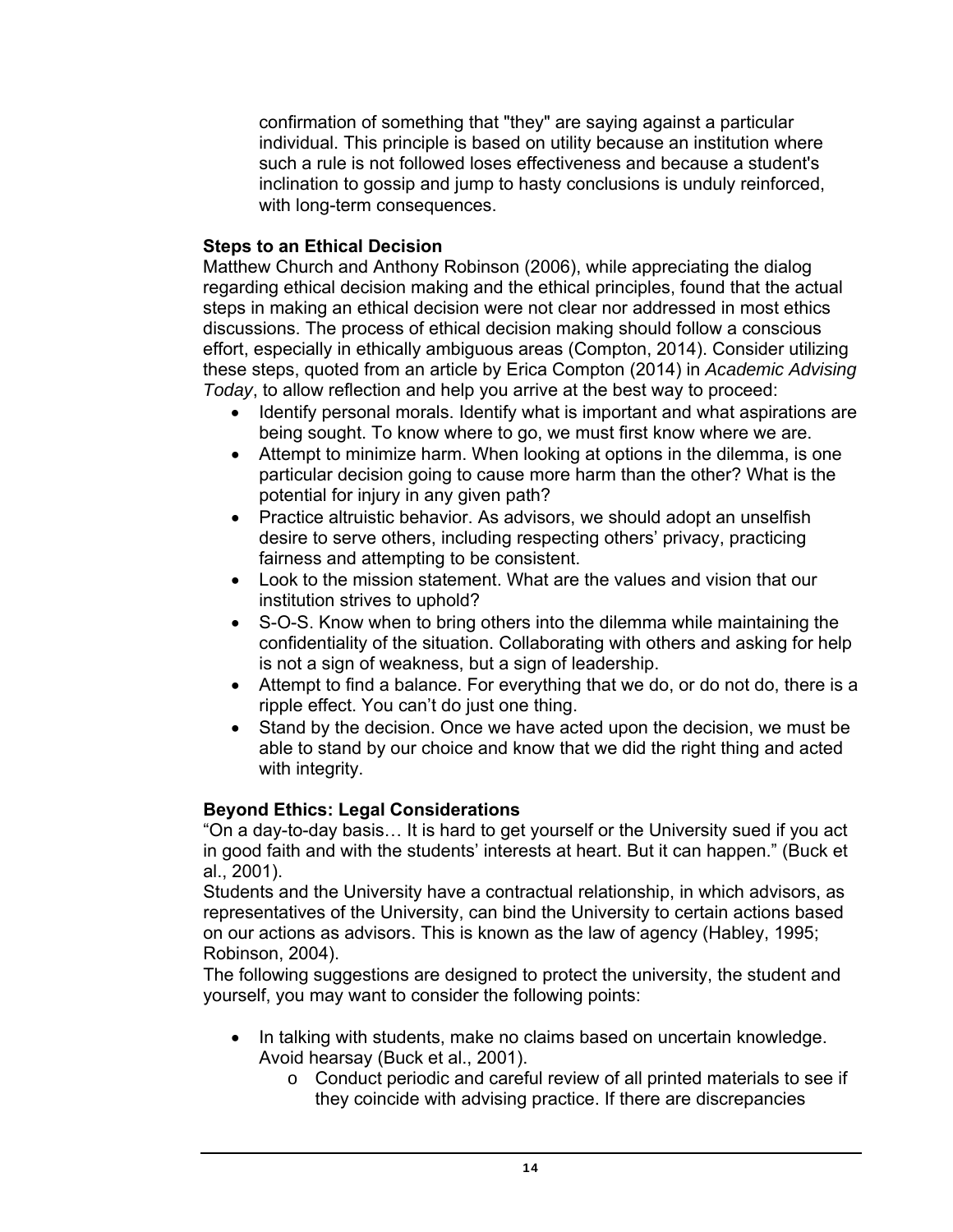between policy and practice, take steps to initiate the alteration of materials OR alter your own practice.

- o Assist students in locating and understanding the "fine print."
- o If you are aware of upcoming changes in policies, procedures or programs, encourage students to plan ahead and stay informed (Habley, 1995).
- An advisor must be a custodian of the student's good reputation (Buck et al., 2001).
	- o "Advising Notes" should be made using SupportNET. Personal notes are not a part of the "official file" as defined by the Buckley Amendment. If you need to retain specific, more personal information about a student's situation to give effective advice, these personal notes should be kept in a different location (Habley,1995).
- Present students with all the options open to them, not just the ones you favor (Buck et al., 2001).
	- o Do not equivocate or apologize to students for policies with which you personally disagree. Your equivocation may be misinterpreted and could provide the source for future litigation (Habley, 1995).
- An advisor who misadvises a student has the moral obligation to make things right (Buck et al., 2001).
	- o Help students understand how to appeal policies and procedures when necessary.
	- $\circ$  If you are uncertain of a policy, identify the person with the "final say" to give either you or the student an answer (Habley, 1995).
- Acknowledge one's biases and respond to students as unique individuals and not as members of a group or category (Buck et al., 2001).
- Advisors advise; students decide (Buck et al., 2001).
	- o Discuss advisor responsibilities and rights with all advisees (Habley, 1995).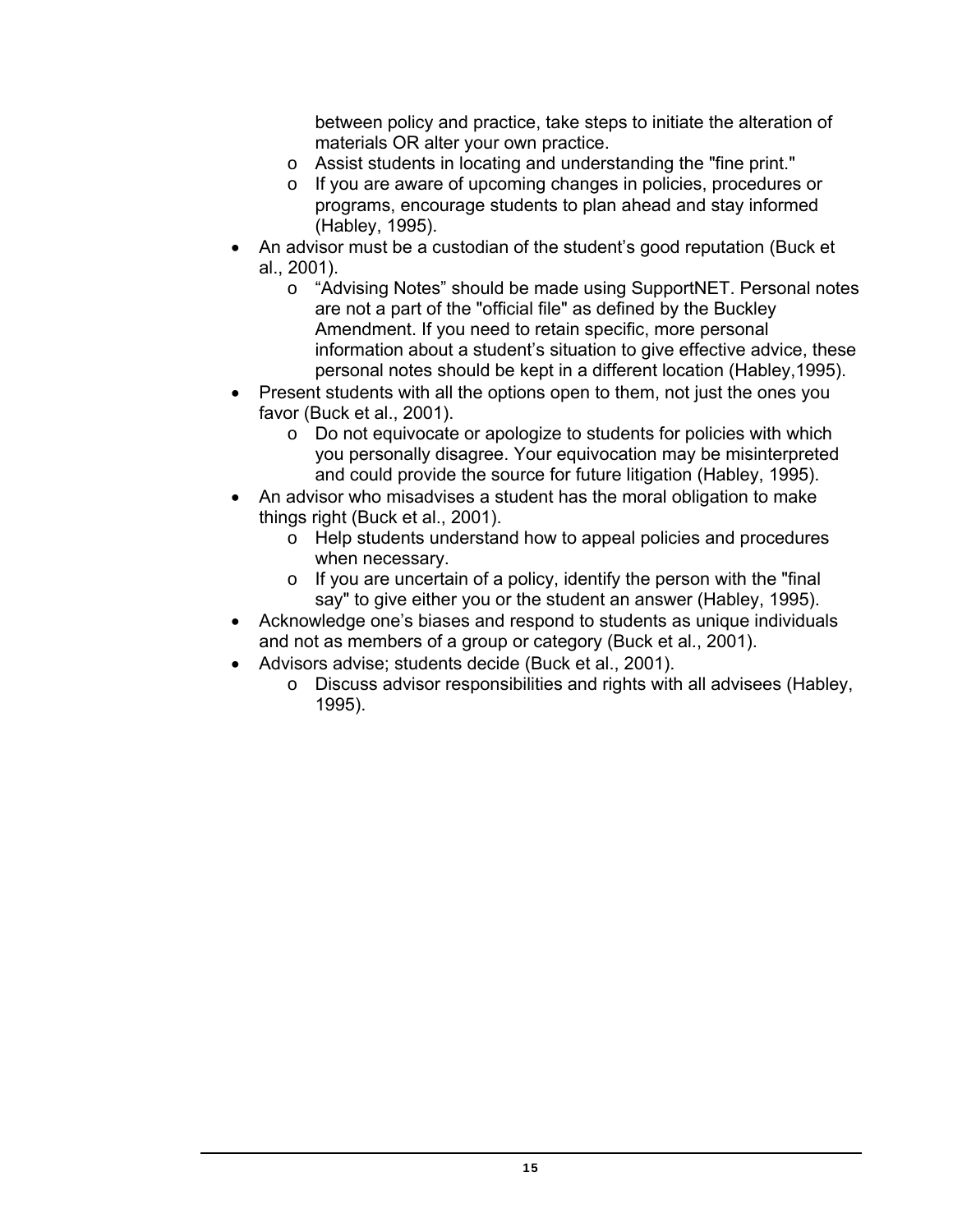| <b>Advisor Checklist</b>                                                                                                                                                                                                |     |    |  |  |
|-------------------------------------------------------------------------------------------------------------------------------------------------------------------------------------------------------------------------|-----|----|--|--|
|                                                                                                                                                                                                                         | Yes | No |  |  |
| 1. My availability is posted and flexible to accommodate<br>student needs.                                                                                                                                              |     |    |  |  |
| 2. I spend sufficient time with my advisees to answer<br>their questions and address their concerns.                                                                                                                    |     |    |  |  |
| 3. I can demonstrate the use of the Southeast Portal,<br>Degree Works, Academic Calendar and Unofficial<br>Transcript                                                                                                   |     |    |  |  |
| 4. I make use of the Degree Works to gather<br>information about students in preparation for student<br>appointments and make appropriate Advising Notes on<br>department provided form or in Degree Works<br>comments. |     |    |  |  |
| 5. I encourage students to think beyond current<br>semester planning to accommodate course sequencing,<br>graduation expectations and relevant work experience.                                                         |     |    |  |  |
| 6. I am ready to share information regarding career<br>opportunities and alumni experiences relevant to my<br>academic field.                                                                                           |     |    |  |  |
| 7. I make an effort to help my advisees feel comfortable<br>during our meetings by calling them by name, referring<br>to notes from previous meetings and inquiring about life<br>beyond the classroom.                 |     |    |  |  |
| 8. I am knowledgeable about resources and services on<br>campus and can demonstrate how to find information<br>for my students.                                                                                         |     |    |  |  |
| 9. I explain to my advisees ways I can assist them as an<br>advisor and provide referrals when appropriate.                                                                                                             |     |    |  |  |
| 10. When I find new information which might be helpful<br>to an advisee, I take the initiative to pass it along.                                                                                                        |     |    |  |  |
| 11. I try to help my advisees understand and work<br>within University policies.                                                                                                                                        |     |    |  |  |
| 12. I help my advisees with problems involving study<br>skills or low academic performance, challenging<br>students to higher academic standards.                                                                       |     |    |  |  |
| 13. I do not make decisions for my advisees, but help<br>them make decisions for themselves.                                                                                                                            |     |    |  |  |
| 14. I can work effectively with students whose value<br>systems differ from mine.                                                                                                                                       |     |    |  |  |
| 15. I am patient and encouraging with my students.                                                                                                                                                                      |     |    |  |  |
| 16. I am interested in my advisees' life goals as well as<br>college goals.                                                                                                                                             |     |    |  |  |
| 17. I am able to be honest in communicating my<br>opinions to my advisees, even if that opinion differs<br>from the student's opinion.                                                                                  |     |    |  |  |
| 18. When an advisee disagrees with something I say, I<br>try not to become defensive about it.                                                                                                                          |     |    |  |  |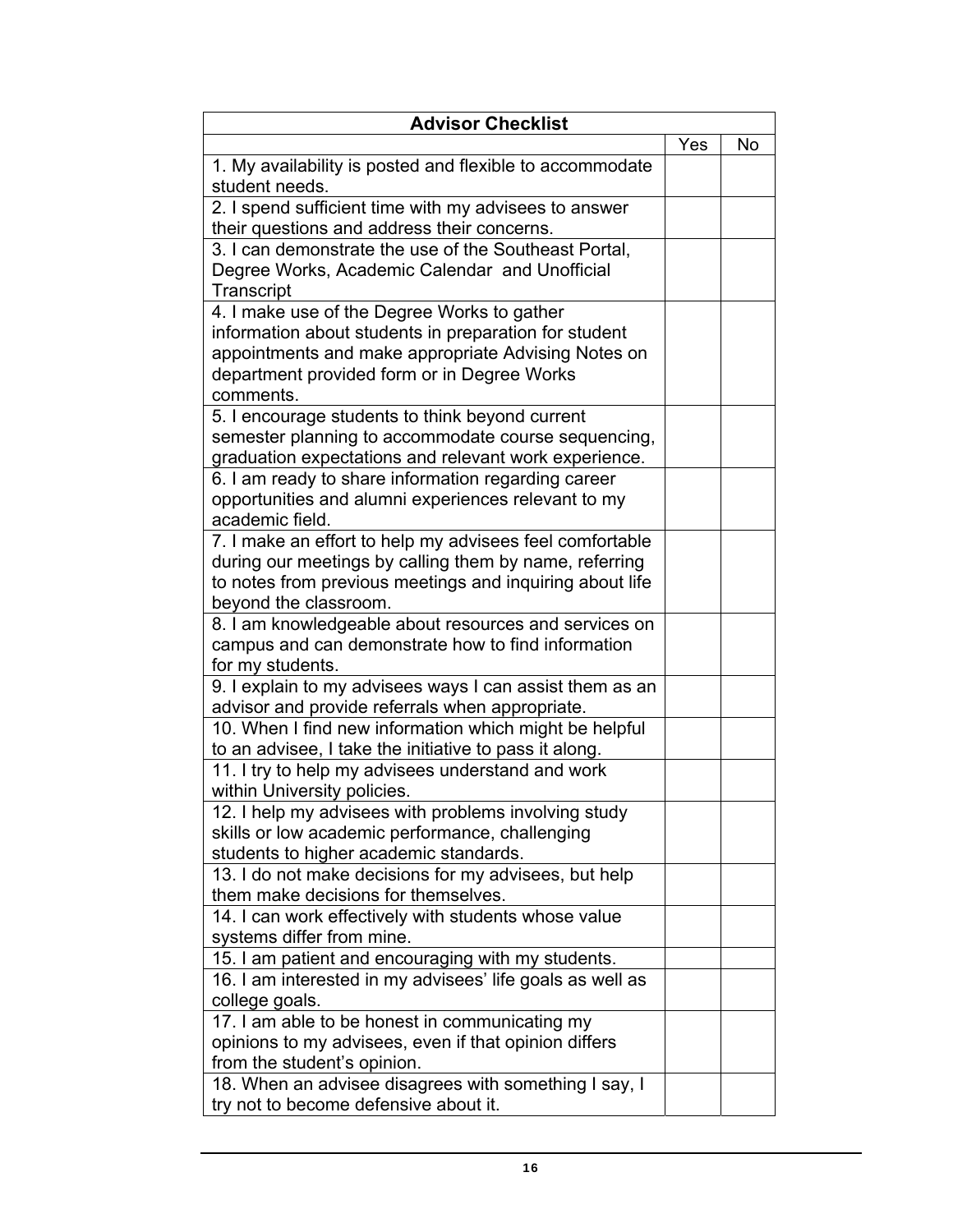| 19. With respect to abilities, I focus on my advisees'  |  |
|---------------------------------------------------------|--|
| potential rather than their limitations.                |  |
| 20. I respect my students' feelings and opinions.       |  |
| 21. Regardless of my personal opinion or feelings about |  |
| a student, I strive to give all students accurate       |  |
| information and sound advice.                           |  |
| 22. I believe my advising is effective.                 |  |

(Adapted from Crockett, 1995, pp. 161-63; Kerr, 1996, p. 165)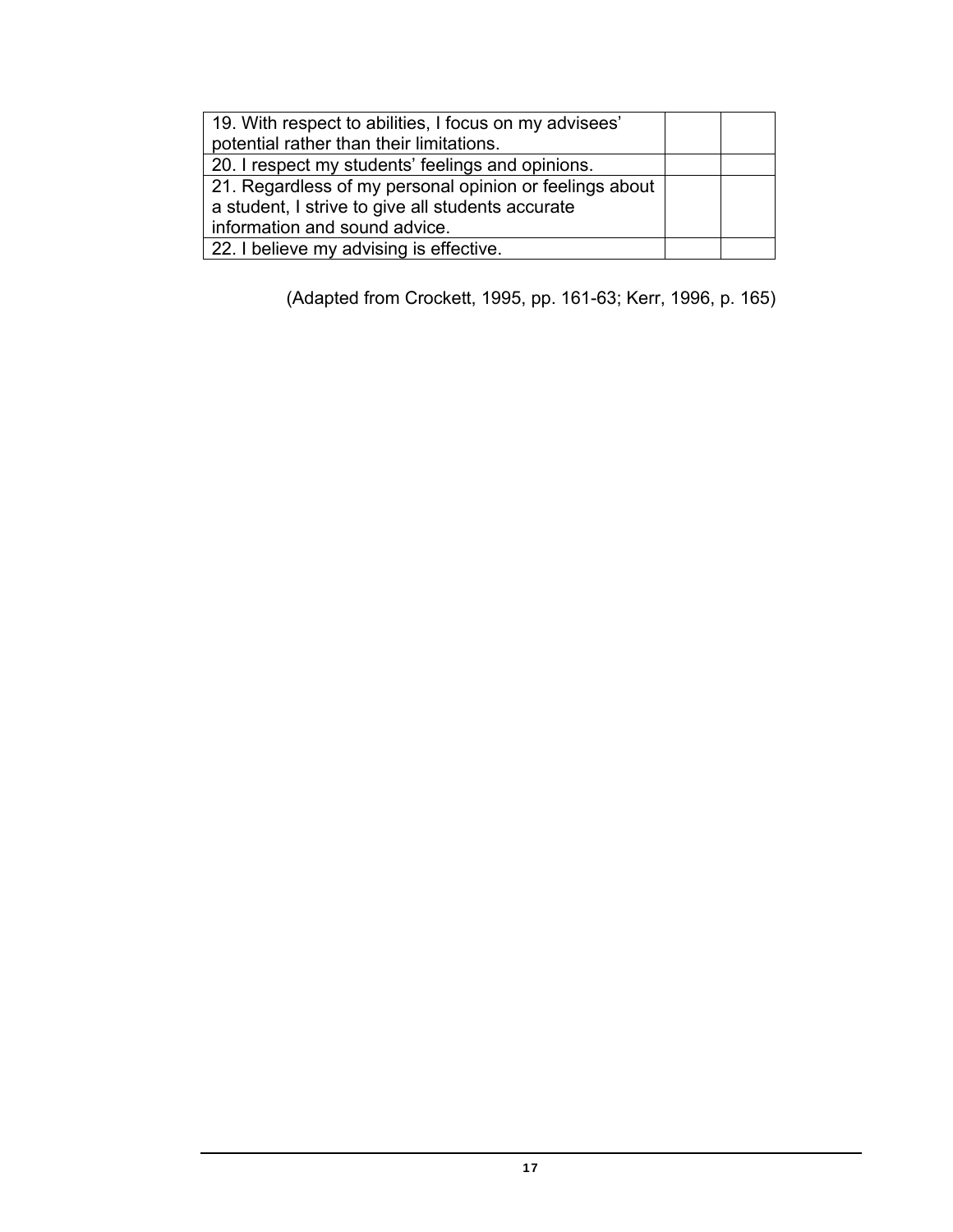#### **References**

- Appleby, D. (2001). The teaching-advising connection. *The Mentor: An Academic Advising Journal*. Retrieved October 24, 2018, from <http://www.psu.edu/dus/mentor/appleby0.htm>
- Brown, T. (2008). Critical concepts in advisor training and development. In V. Gordon, W. R. Habley, T. J. Grites & Associates, *Academic advising: A comprehensive handbook (2nd ed.)*, (pp. 309-322). San Francisco, CA: Jossey-Bass.
- Buck, J., Moore, J., Schwartz, M., & Supon, S. (2001, January 9). What is ethical behavior for an academic advisor? *The Mentor: An Academic Advising journal, 5(1)*. Retrieved October 24, 2018from <http://www.psu.edu/dus/mentor/010109jb.htm>
- Burton, J. & Wellington, K. (1998). The O'Banion model of academic advising: An integrative approach. *NACADA Journal, 18 (2)*, 13-20.
- Chmielewski, C. (2004). The importance of values and culture in ethical decision making. Retrieved October 24, 2018 from *NACADA Clearinghouse of Academic Advising Resources* Website: [https://www.nacada.ksu.edu/Resources/Clearinghouse/View-](https://www.nacada.ksu.edu/Resources/Clearinghouse/View)Articles/Values-and-culture-in-ethical-decision-making
- Church, M., & Robinson, A. (2006). Ethics in academic advising. *The Mentor: An Academic Advising Journal*, *May* 23. Retrieved October 24, 2018, from <http://www.psu.edu/dus/mentor/060523mc.htm>
- Compton, E.R. (2014, March). Doing the right thing: Integrity in advising. *Academic Advising Today,* 37 (1)*.* Retrieved October 24, 2018, from the *NACADA Clearinghouse of Academic Advising Resources* Website: [http://www.nacada.ksu.edu/Resources/Academic-Advising-Today/View-](http://www.nacada.ksu.edu/Resources/Academic-Advising-Today/View)Articles/Doing-the-Right-Thing-Integrity-in-Advising
- Crockett, D. S. (1995). Pre-conference workshop: Modes and models for designing and implementing a successful advising program. Proceedings of the National Conference on Student Retention. New York City. 1-30
- Crookston, B. B. (1972). A developmental view of academic advising as teaching. *Journal of College Student Personnel, 13 (1)*, 12-17.
- Fisher, K. (2005). Ethical decision making in academic advising. Retrieved June 19, 2007 from the NACADA Clearinghouse of Academic Advising Resources Website
- Habley, W. R. (1995) Common legal sense for academic advising. In D. S. Crockett (Ed.), Advising skills, techniques, and resources: A compilation of materials related to the organization and delivery of advising services (p. 699). Iowa City: American College Testing Program.